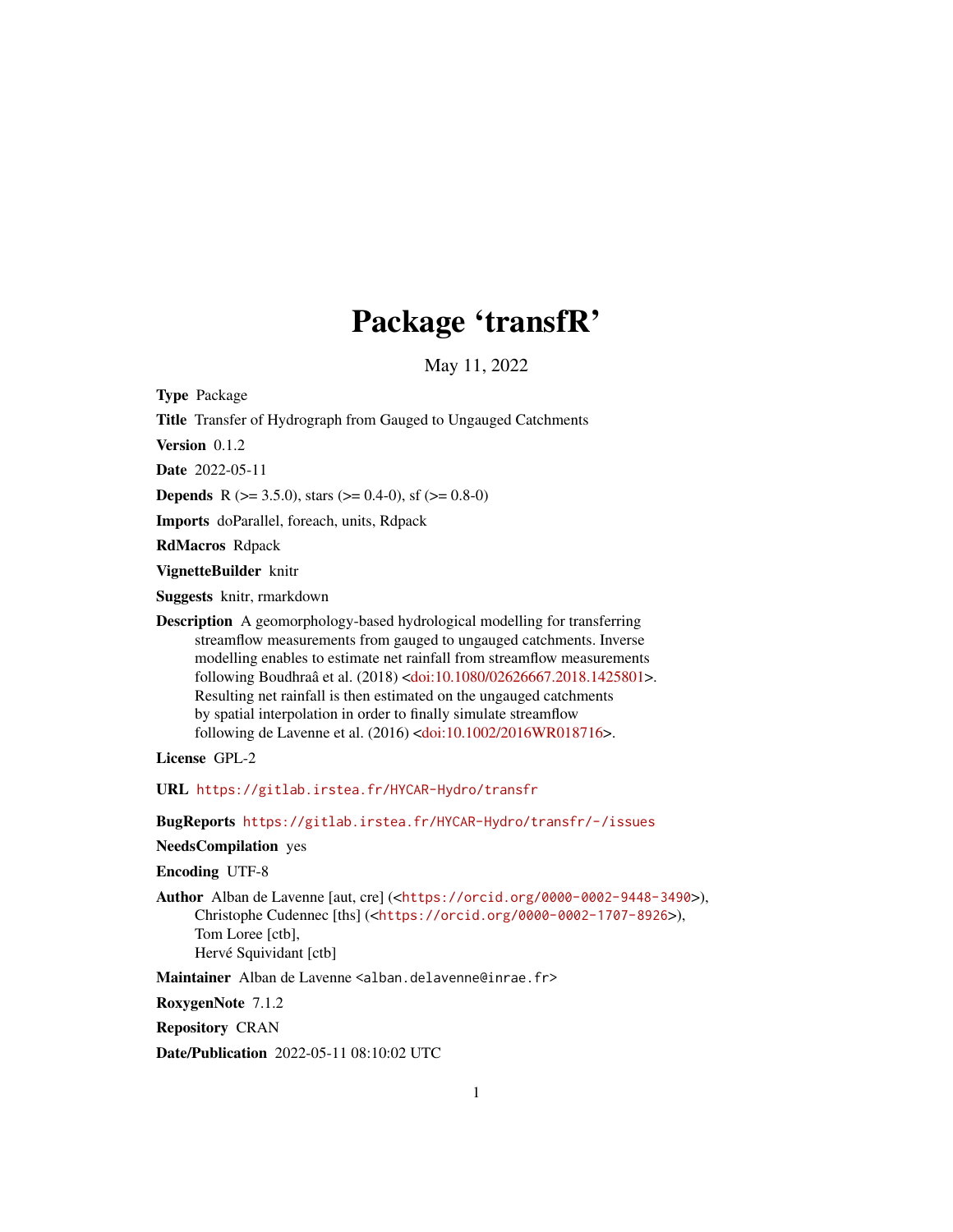## <span id="page-1-0"></span>R topics documented:

| $\overline{4}$ |
|----------------|
| -5             |
| 6              |
|                |
|                |
|                |
|                |
|                |
|                |
|                |
|                |
|                |
|                |
|                |
|                |

#### **Index** [26](#page-25-0)

<span id="page-1-1"></span>as\_transfr *Create transfR object*

#### Description

Create a transfR object or add new attributes to a transfR object.

#### Usage

```
as_transfr(
 object,
 st,
 uc,
  lagtime,
  surface,
 delineation,
 outlet,
 centroid,
 uh,
 hl
)
```

| object | object of class transfR                                                                                                                                                                                                                                                                                        |
|--------|----------------------------------------------------------------------------------------------------------------------------------------------------------------------------------------------------------------------------------------------------------------------------------------------------------------|
| st     | spatio-temporal arrays of class stars. Observed discharge must be described by<br>the column name 'Oobs'. Time should be the first dimension, space the second<br>dimension. If no unit is provided, Oobs is assumed to be in $[m3/s]$ and RnInv is<br>assumed to be in [mm/h] (or [mm/d] at daily time step). |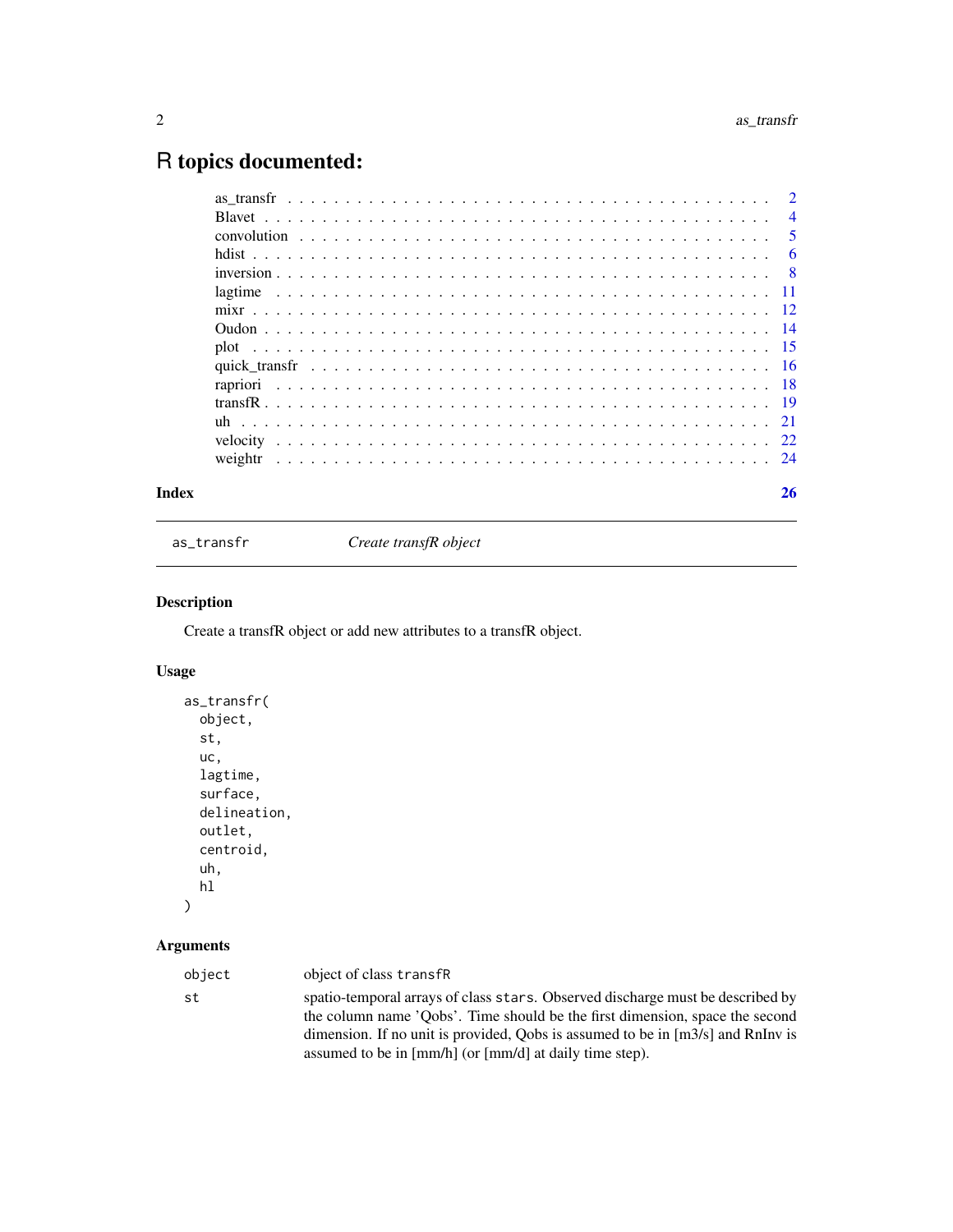#### $\frac{1}{3}$  as  $\frac{1}{3}$

| <b>uc</b>   | vector of the streamflow velocities of the catchments. If no unit is provided, uc<br>is assumed to be in [m/s].              |
|-------------|------------------------------------------------------------------------------------------------------------------------------|
| lagtime     | vector of the lag times of the catchments. If no unit is provided, lagtime is<br>assumed to be in [h].                       |
| surface     | vector of the surfaces of the catchments. If no unit is provided, surface is<br>assumed to be in [km2].                      |
| delineation | spatial layer of the boundary of the catchments of class sfc_POLYGON.                                                        |
| outlet      | spatial layer of the outlets of the catchments of class sfc_POINT.                                                           |
| centroid    | spatial layer of the centroids of the catchments of class sfc_POINT.                                                         |
| uh          | list of the unit hydrographs of the catchments.                                                                              |
| hl          | hydraulic length of class stars, matrix or vector. If no unit is provided, hl is<br>assumed to be in [m]. See details below. |

#### Details

This function creates an object of class transfR or increment an existing transfR object with new attributes. It can be used to gather and organize most of the inputs and outputs of the other functions like streamflow velocities, unit hydrograph, a priori on net rainfall, inversions and simulations of every catchments.

This function can be used to organise the two user inputs required for a conventional use of the package, namely st and hl. The hydraulic lengths are defined as the flow path length from each pixel to the outlet within the river network (Cudennec et al. 2004; Aouissi et al. 2013). Catchment delineations and hydraulic lengths need to be prepared beforehand by the user. This package does not provide functions to create them. However, several GIS software offer possibilities to extract them from a digital elevation model such as GRASS toolkits (Jasiewicz and Metz 2011), Whitebox GAT (see Lindsay (2016) or [WhiteboxTools\)](https://github.com/jblindsay/whitebox-tools), TauDEM (D. Tarboton, Utah State University) or online services (see Squividant et al. (2015) for catchment delineation in the Brittany French region).

#### Value

An object of class transfR.

#### References

Aouissi J, Pouget J, Boudhraâ H, Storer G, Cudennec C (2013). "Joint spatial, topological and scaling analysis framework of river-network geomorphometry." *Géomorphologie : relief, processus, environnement*, 19(1), 7–16. doi: [10.4000/geomorphologie.10082.](https://doi.org/10.4000/geomorphologie.10082)

Cudennec C, Fouad Y, Gatot IS, Duchesne J (2004). "A geomorphological explanation of the unit hydrograph concept." *Hydrological Processes*, 18(4), 603–621. doi: [10.1002/hyp.1368.](https://doi.org/10.1002/hyp.1368)

Jasiewicz J, Metz M (2011). "A new GRASS GIS toolkit for Hortonian analysis of drainage networks." *Computers \& Geosciences*, 37(8), 1162–1173. doi: [10.1016/j.cageo.2011.03.003.](https://doi.org/10.1016/j.cageo.2011.03.003)

Lindsay JB (2016). "Whitebox GAT: A case study in geomorphometric analysis." *Computers \& Geosciences*, 95, 75–84. doi: [10.1016/j.cageo.2016.07.003.](https://doi.org/10.1016/j.cageo.2016.07.003)

Squividant H, Bera R, Aurousseau P, Cudennec C (2015). "Online watershed boundary delineation: sharing models through Spatial Data Infrastructures." *Proceedings of the International Association of Hydrological Sciences*, 368, 144–149. doi: [10.5194/piahs3681442015.](https://doi.org/10.5194/piahs-368-144-2015)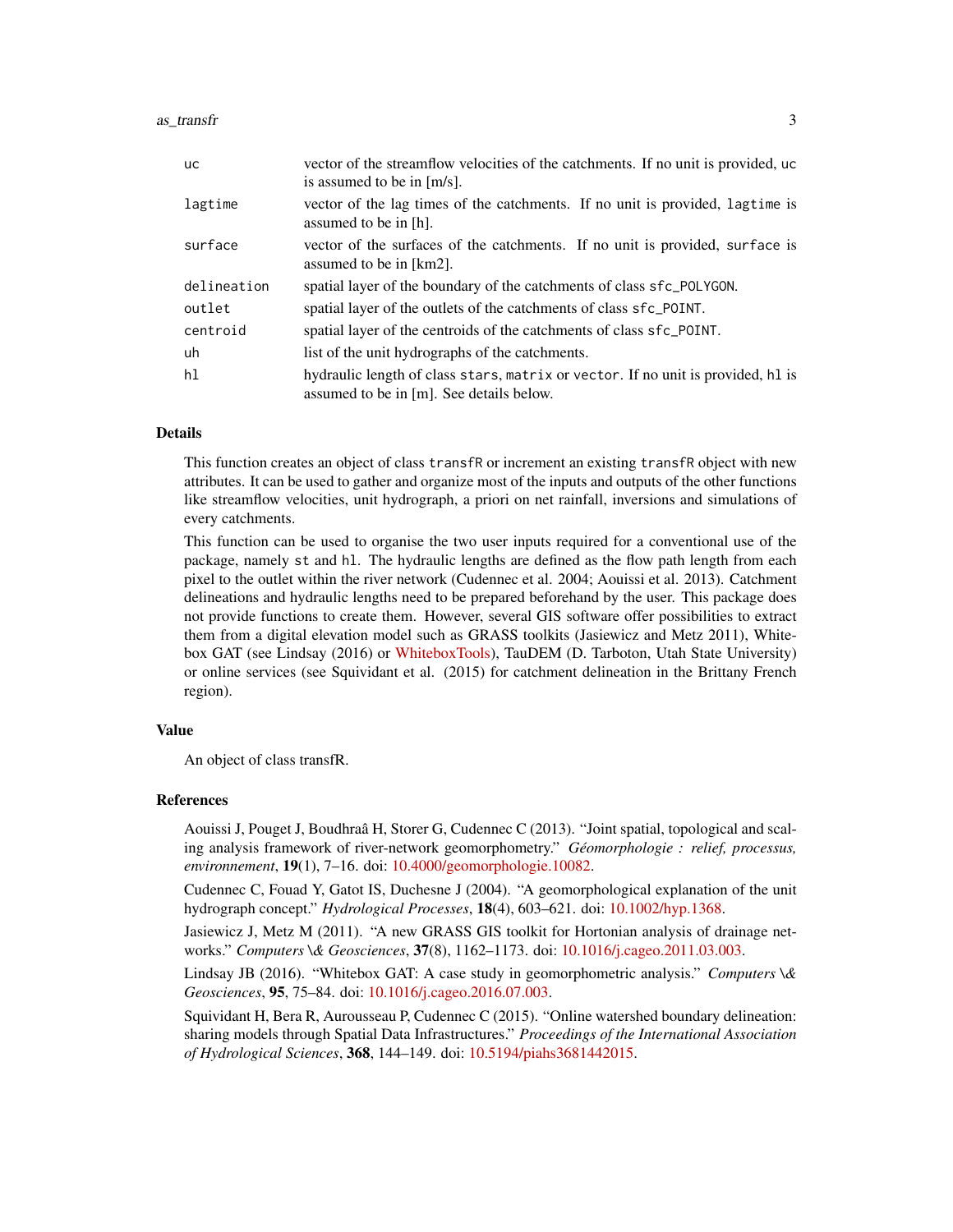4 Blavet

#### Examples

```
data(Oudon)
object <- as_transfr(st=Oudon$obs,hl=Oudon$hl)
```
<span id="page-3-1"></span>Blavet *Blavet French river dataset*

#### **Description**

'Blavet' is a dataset of the Blavet French river in Brittany peninsula and two neighouring rivers (Claie and Coët-Organ). It contains all the necessary inputs to test the package and perform discharge prediction at the outlet of six catchments:

- J5613010 Evel at Guénin (316 km<sup>2</sup>)
- J5618310 Fremeur et Guénin (15.1 km²)
- J5618320 Fremeur et Pluméliau (5.88 km²)
- J5704810 Coët-Organ at Quistinic (47.7 km²)
- J8433020 Claie at Saint-Jean-Brévelay (135 km²)
- AgrHys Coët-Dan at Naizin (4.9 km²)

Hourly discharge observations of the six catchments are provided for one hydrological year, from 2013-10-01 to 2014-10-01. It has been extracted from the French HYDRO database (http://www.hydro.eaufrance.fr). Discharge observations for the Coët-Dan river is provided by the AgrHys Environment Research Observatories (Fovet et al. 2018) managed by INRAE (https://www6.inrae.fr/ore\_agrhys\_eng). Catchment delineations and respective maps of hydraulic length have been extracted from a digital elevation model of 100 m resolution.

#### Format

'Blavet' is a list of two objects:

- hl A list of stars objects containing the six rasters maps of hydraulic length.
- obs A stars object with two dimensions (time and space, with catchment delineations as spatial support) and one attribute (discharge observations).

#### Source

http://www.hydro.eaufrance.fr https://www6.inrae.fr/ore\_agrhys\_eng

#### References

Fovet O, Ruiz L, Gruau G, Akkal N, Aquilina L, Busnot S, Dupas R, Durand P, Faucheux M, Fauvel Y, Fléchard C, Gilliet N, Grimaldi C, Hamon Y, Jaffrezic A, Jeanneau L, Labasque T, Henaff GL, Mérot P, Molénat J, Petitjean P, Pierson-Wickmann A, Squividant H, Viaud V, Walter C, Gascuel-Odoux C (2018). "AgrHyS: An Observatory of Response Times in Agro-Hydro Systems." *Vadose Zone Journal*, 17(1), 180066. doi: [10.2136/vzj2018.04.0066.](https://doi.org/10.2136/vzj2018.04.0066)

<span id="page-3-0"></span>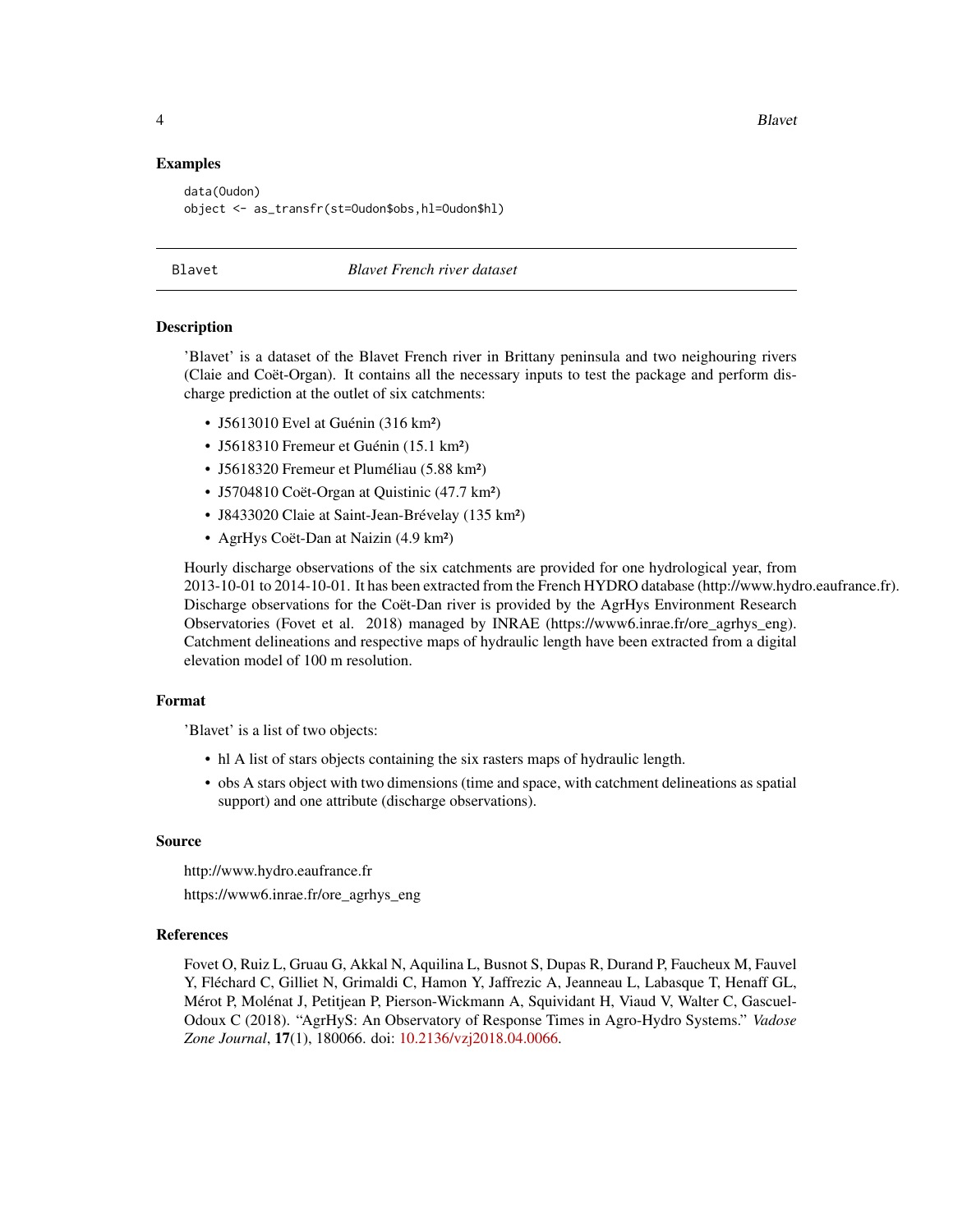<span id="page-4-1"></span><span id="page-4-0"></span>

#### Description

Simulate the discharge by a convolution between the unit hydrograph and the net rainfall.

#### Usage

```
convolution(Rn, ...)
## Default S3 method:
convolution(Rn, uh, continuous = FALSE, ...)
## S3 method for class 'units'
convolution(Rn, uh, ...)
## S3 method for class 'transfR'
convolution(
 Rn,
 Rcol = "RnSim",
 Qcol = "Qsim",
  save_donor = FALSE,
 verbose = TRUE,
  ...
)
```

| <b>Rn</b>  | net rainfall vector or an object of class transfR                                                                                                                                                                                                   |  |
|------------|-----------------------------------------------------------------------------------------------------------------------------------------------------------------------------------------------------------------------------------------------------|--|
| $\ddots$   | further arguments passed to or from other methods                                                                                                                                                                                                   |  |
| uh         | unit hydrograph vector                                                                                                                                                                                                                              |  |
| continuous | boolean indicating if, when one time step might be influenced by past or future<br>rainfall (according to the time span of the unit hydrograph), no simulated value<br>is provided                                                                  |  |
| Rcol       | name of the space-time attribute for the discharge simulation in the transfr<br>object                                                                                                                                                              |  |
| 0col       | name of the space-time attribute for the net rainfall in the transfr object                                                                                                                                                                         |  |
| save_donor | boolean indicating if additional discharge simulations should be computed using<br>the net rainfall of each individual donor catchment instead of just the weighted<br>average net rainfall. This requires that save_donor was TRUE when using mixr |  |
| verbose    | boolean indicating if information messages should be written to the console                                                                                                                                                                         |  |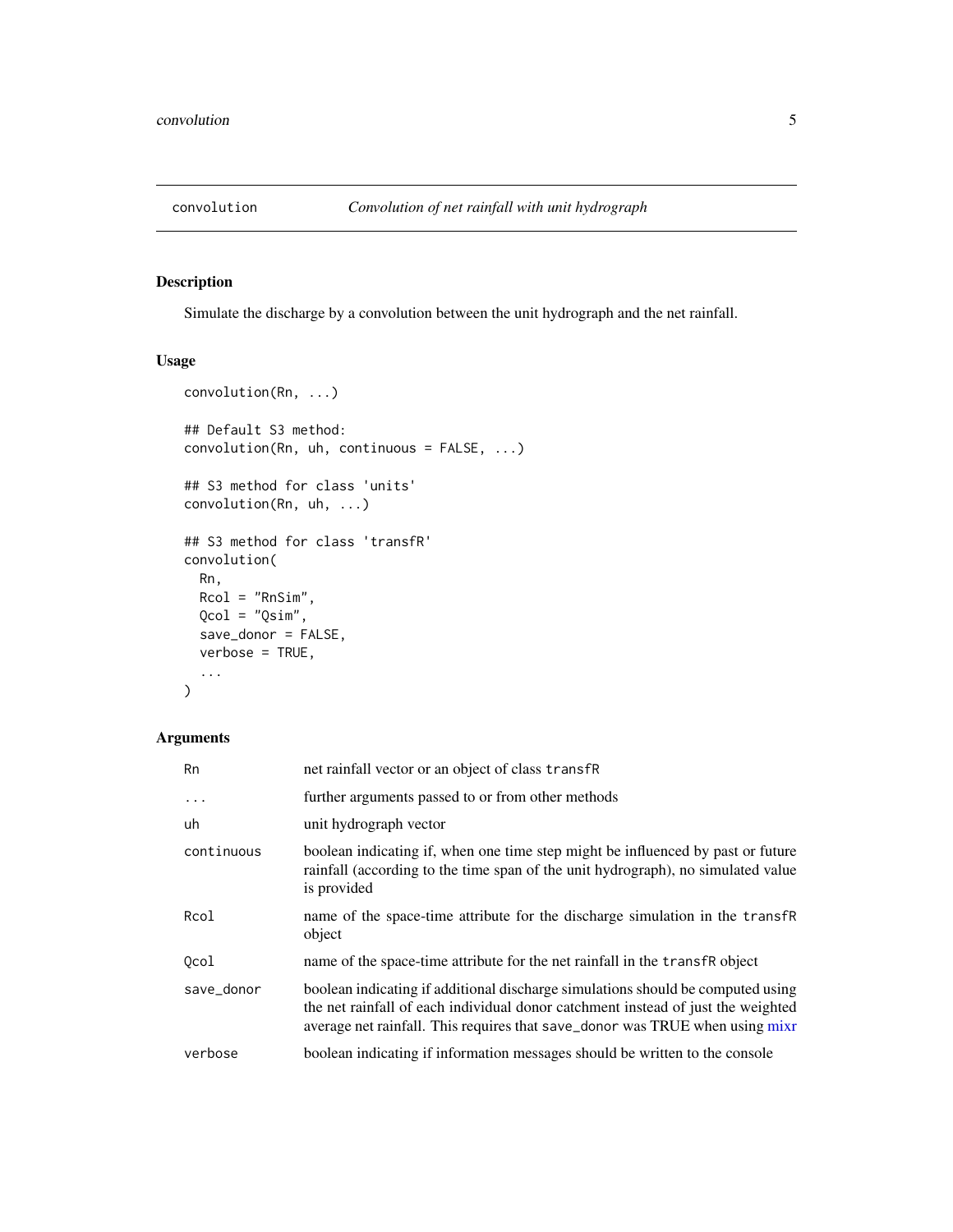#### <span id="page-5-0"></span>Value

An object of the same class of Rn. If Rn is a transfR object, the same transfR object incremented by the new computed attributes.

#### Examples

```
data(Oudon)
icatch <- 1
uc <- velocity(hl = Oudon$hl[[icatch]])
uh <- uh(hl = Oudon$hl[[icatch]], uc = uc, deltat = units::set_units(1,"h"))$prob
Rn \le units::set_units(c(1,5,2),"mm/h")
Qsim <- convolution(Rn = Rn, uh = uh)
```
<span id="page-5-1"></span>hdist *Geographical distance between catchments*

#### Description

Calculate distances between two sets of catchments using their spatial support.

#### Usage

```
hdist(x, y, \ldots)## S3 method for class 'sfc'
hdist(
  x,
 y,
 method = "rghosh",
  gres = 5,ditself = FALSE,
 maxsample = 25000,
 proj = NULL,
 parallel = FALSE,
  cores = NULL,
  verbose = TRUE,
  ...
)
## S3 method for class 'sf'
hdist(x, y, ...)## S3 method for class 'stars'
hdist(x, y, \ldots)## S3 method for class 'transfR'
hdist(x, y, method = "rghosh", weightO = 0.8, weightC = 0.2, ...)
```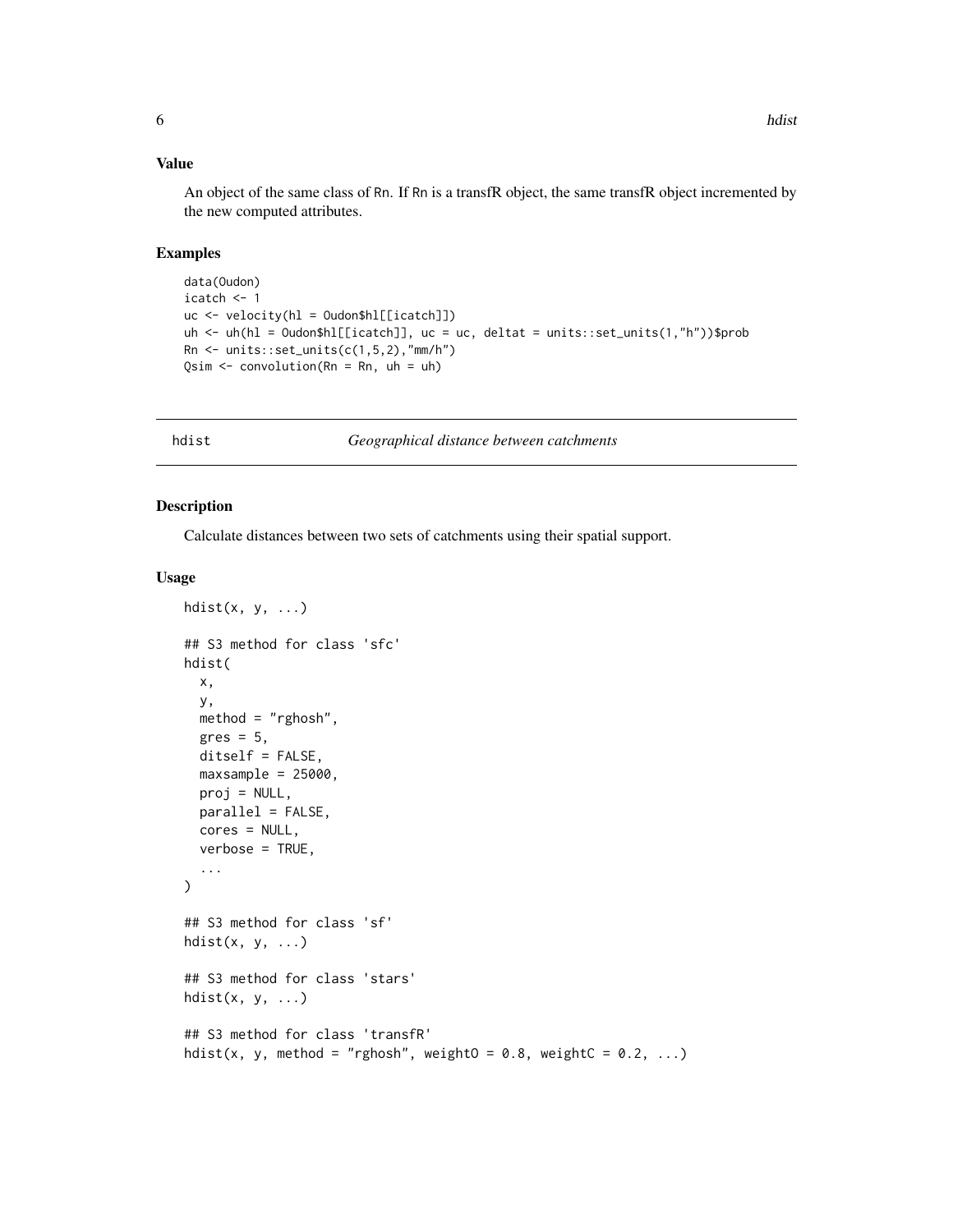#### hdist 2008 – 2008 var den større af de større af de større af de større af de større af de større af de større

#### **Arguments**

| X         | sf, stars or transfR object of the first catchments                                                                                                                 |
|-----------|---------------------------------------------------------------------------------------------------------------------------------------------------------------------|
| У         | sf, stars or transfR object of the second catchments                                                                                                                |
| .         | further arguments passed to or from other methods                                                                                                                   |
| method    | the method to use for computing distance. This must be one of "ghosh", "rghosh",<br>"points", "centroids", "combined"                                               |
| gres      | resolution of spatial discretisation (number of points by km <sup>2</sup> ) for Ghosh distance                                                                      |
| ditself   | logical value indicating if the distance to itself should be computed. It will add<br>one row and one column in the distance matrix. Only used if method is "ghosh" |
| maxsample | maximum size of sampling points for each catchments during spatial discretisa-<br>tion                                                                              |
| proj      | logical indicating if spatial layer are using a projection. If TRUE, euclidean<br>distance is used. If FALSE, the great-circle distance is used                     |
| parallel  | logical indicating if the computation should be parallelised                                                                                                        |
| cores     | the number of cores to use for parallel execution if parallel is TRUE. If not<br>specified, the number of cores is set to the value of parallel:: detectCores()     |
| verbose   | boolean indicating if information messages should be written to the console                                                                                         |
| weight0   | weight given to the distance between outlets if method is "combined"                                                                                                |
| weightC   | weight given to the distance between centroids if method is "combined"                                                                                              |
|           |                                                                                                                                                                     |

#### Details

The method "ghosh" refers to a simplification of the distance defined by Ghosh (1951) as proposed by Gottschalk (1993); Gottschalk et al. (2011). The rescaled Ghosh distance (method "rghosh") is calculted following de Lavenne et al. (2016).

#### Value

A matrix of class units with the catchments of x organised in rows and the catchments of y organised in columns.

#### References

Ghosh B (1951). "Random distances within a rectangle and between two rectangles." *Bull. Calcutta Math. Soc*, 43(1), 17–24.

Gottschalk L (1993). "Interpolation of runoff applying objective methods." *Stochastic Hydrology and Hydraulics*, 7(4), 269–281. doi: [10.1007/BF01581615.](https://doi.org/10.1007/BF01581615)

Gottschalk L, Leblois E, Skøien JO (2011). "Distance measures for hydrological data having a support." *J. Hydrol.*, 402(3-4), 415–421. doi: [10.1016/j.jhydrol.2011.03.020.](https://doi.org/10.1016/j.jhydrol.2011.03.020)

de Lavenne A, Skøien JO, Cudennec C, Curie F, Moatar F (2016). "Transferring measured discharge time series: Large-scale comparison of Top-kriging to geomorphology-based inverse modeling." *Water Resources Research*, 52(7), 5555–5576. doi: [10.1002/2016WR018716.](https://doi.org/10.1002/2016WR018716)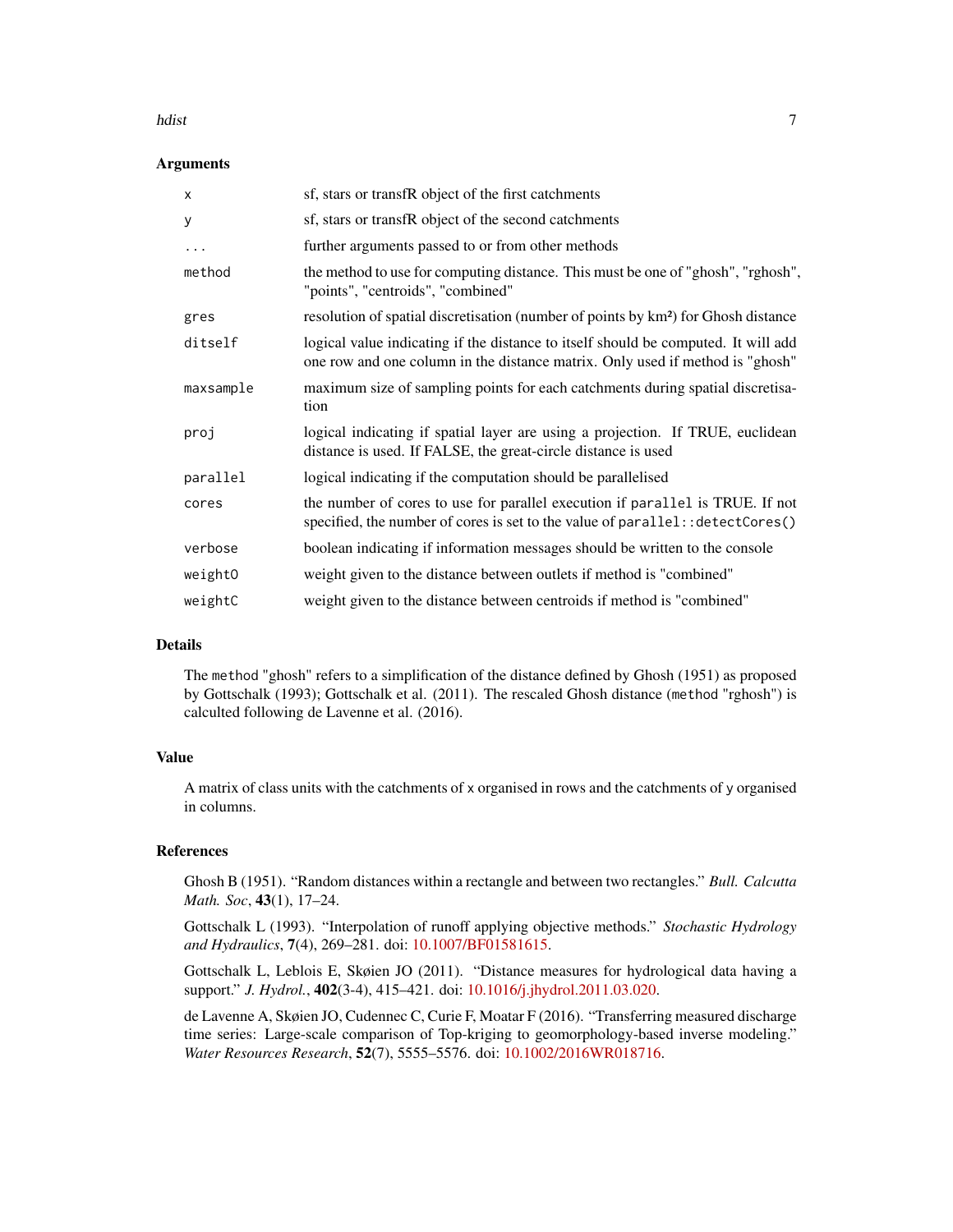#### Examples

```
data(Oudon)
catchments <- st_geometry(Oudon$obs)
hdist(x = catchments[1:2], y = catchments[3:5], gres = 5, method = "rghosh")
```
<span id="page-7-1"></span>inversion *Estimate net rainfall by inversion*

#### Description

Estimate net rainfall by inverse modelling, where the model is a convolution between net rainfall and a unit hydrograph in order to simulate discharge.

#### Usage

```
inversion(Qobs, ...)
## Default S3 method:
inversion(Qobs, uh, RnAp, deltat, ...)
## S3 method for class 'units'
inversion(
 Qobs,
 uh,
 RnAp,
 deltat,
 Bd = 0.01,
 Dd = 1,
 Bp = 0.001,
 Tp = 20,Ad = 0.01,
 Ap = 0.9,warmup = 10,
 cooldown = 8,
 dosplit = TRUE,split = 30,fixedpar = TRUE,parallel = FALSE,
 cores = NULL,
  ...
\lambda## S3 method for class 'transfR'
inversion(Qobs, verbose = TRUE, ...)
```
<span id="page-7-0"></span>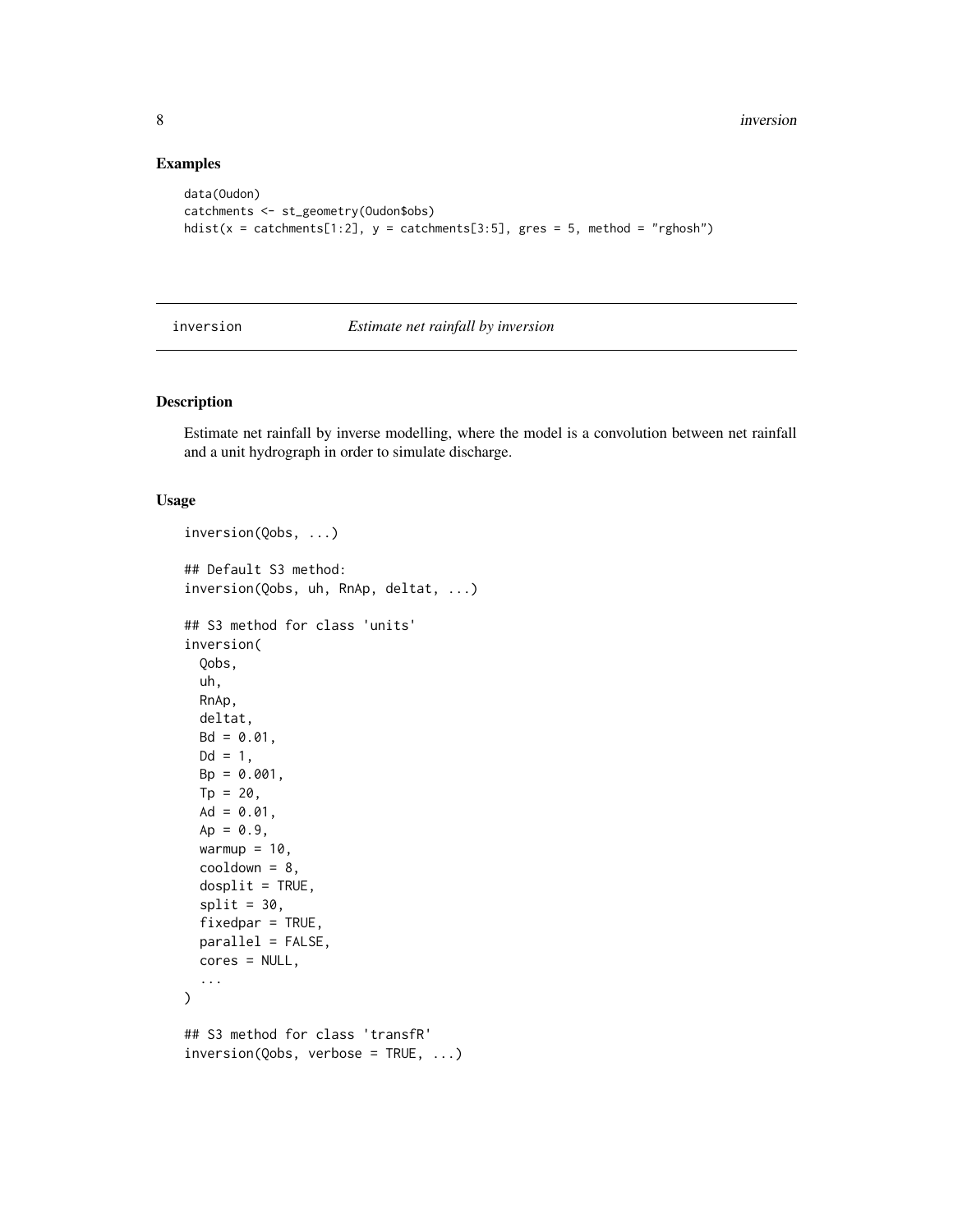#### <span id="page-8-0"></span>inversion 9

#### Arguments

| Qobs      | discharge vector or object of class transfR. If no unit is provided, Qobs is as-<br>sumed to be in [mm/h]                                                       |
|-----------|-----------------------------------------------------------------------------------------------------------------------------------------------------------------|
| $\ddots$  | further arguments passed to or from other methods                                                                                                               |
| uh        | unit hydrograph vector                                                                                                                                          |
| RnAp      | net rainfall a priori. If no unit is provided, RnAp is assumed to be in [mm/h]                                                                                  |
| deltat    | time step of the time series. If no unit is provided, deltat is assumed to be in<br>[min]                                                                       |
| Bd        | parameter used to maintain a minimum value of standart deviation for low dis-<br>charge values. If no unit is provided, Bd is assumed to be in [mm/h]           |
| Dd        | decorrelation time of discharge errors. If no unit is provided, Dd is assumed to<br>be in $[h]$                                                                 |
| <b>Bp</b> | parameter used to maintain a minimum value of standart deviation for low net<br>rainfall values. If no unit is provided, Bp is assumed to be in [mm/h]          |
| Tp        | decorrelation time of net rainfall errors. If no unit is provided, Tp is assumed to<br>be in [h]                                                                |
| Ad        | parameter equivalent to the coefficient of variation of the discharge measurement<br>error. If no unit is provided, Ad is assumed to be dimensionless           |
| Ap        | parameter equivalent to the coefficient of variation of the net rainfall error. If no<br>unit is provided, Ap is assumed to be dimensionless                    |
| warmup    | length of the warmup period. If no unit is provided, warmup is assumed to be in<br>[days]                                                                       |
| cooldown  | length of the period removed at the end of the simulation. If no unit is provided,<br>cooldown is assumed to be in [days]                                       |
| dosplit   | boolean, if true the inversion is performed by subperiods of length defined by<br>split                                                                         |
| split     | length the subperiods if dosplit is true. If no unit is provided, split is assumed<br>to be in [days]                                                           |
| fixedpar  | boolean, if false Ap and Ad are calibrated dynamically according to the coeffi-<br>cient of variation of RnAp and Qobs respectively (see details)               |
| parallel  | boolean, if true the splitting of the inversion by subperiods is parallelised                                                                                   |
| cores     | the number of cores to use for parallel execution if parallel is TRUE. If not<br>specified, the number of cores is set to the value of parallel:: detectCores() |
| verbose   | boolean indicating if information messages should be written to the console                                                                                     |

#### Details

In a convolution between the unit hydrograph (uh) and net rainfall that is simulating streamflow at the outltet (Qobs), and where net rainfall is the only unknown variable, this function estimates net rainfall by inversion (Tarantola and Valette 1982; Menke 1989; Boudhraâ et al. 2018). It requires an a priori on this net rainfall (that could be estimated by the function [rapriori\)](#page-17-1), a description of the errors on the discharge (Ad, Bd, Dd) and on the net rainfall (Ap, Bp, Tp) that are assumed to be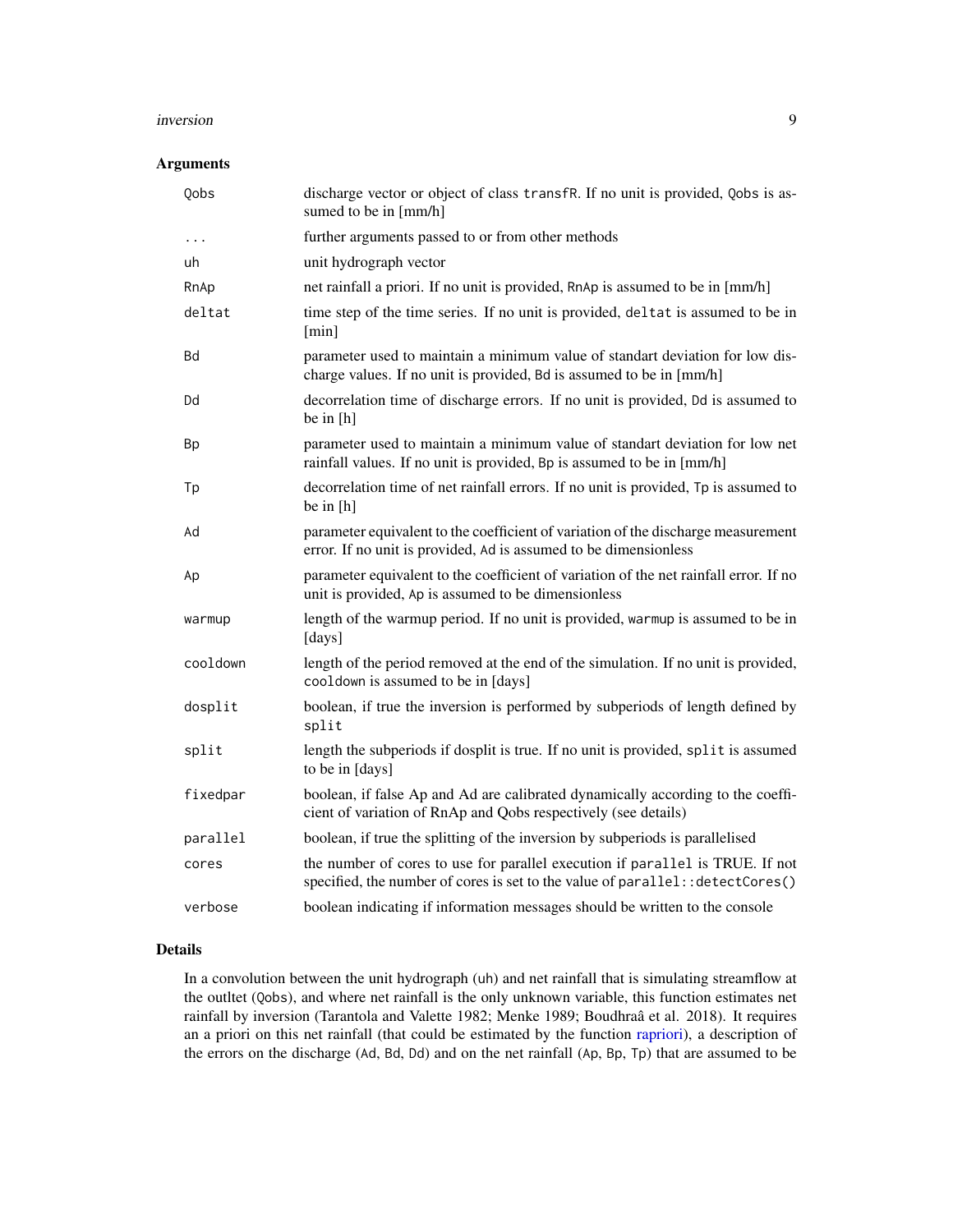Gaussian and unbiased. Default values of these parameters are taken from de Lavenne et al. (2016). If fixedpar is deactivated, Ap is estimated at 20 of variation of Qobs.

It is recommanded to use warmup and cooldown periods in order to reduce the problem of oscillations created by inversion.

If object is provided, results are stored as a new space-time attribute in the object called "RnAp".

#### Value

An object of the same class of Qobs. If Qobs is a transfR object, the same transfR object incremented by the new computed attributes.

#### References

Boudhraâ H, Cudennec C, Andrieu H, Slimani M (2018). "Net rainfall estimation by the inversion of a geomorphology-based transfer function and discharge deconvolution." *Hydrological Sciences Journal*, 63(2), 285–301. doi: [10.1080/02626667.2018.1425801.](https://doi.org/10.1080/02626667.2018.1425801)

de Lavenne A, Skøien JO, Cudennec C, Curie F, Moatar F (2016). "Transferring measured discharge time series: Large-scale comparison of Top-kriging to geomorphology-based inverse modeling." *Water Resources Research*, 52(7), 5555–5576. doi: [10.1002/2016WR018716.](https://doi.org/10.1002/2016WR018716)

Menke W (1989). *Geophysical data analysis: discrete inverse theory*, volume 45. Academic Press.

Tarantola A, Valette B (1982). "Inverse problems= quest for information." *Journal of Geophysics*, 50(3), 150–170.

#### See Also

[rapriori](#page-17-1)

#### Examples

```
data(Oudon)
icatch <- 1 # Catchment index
itime <- 1:1000 # Using the first values for a quicker example
Qobs <- Oudon$obs[["Qobs"]][itime,icatch]
Qspec <- units::set_units(Qobs/st_area(st_geometry(Oudon$obs)[icatch]),"mm/h")
deltat <- units::set_units(1,"h")
uc <- velocity(hl = Oudon$hl[[icatch]])
uh <- uh(hl = Oudon$hl[[icatch]], uc = uc, deltat = units::set_units(1,"h"))$prob
RnAp <- rapriori(Qobs = Qspec, lagtime = lagtime(hl = Oudon$hl[[icatch]], uc = uc),
deltat = deltat)
RnInv \le inversion(Qobs = Qspec, RnAp = RnAp, uh = uh, deltat = deltat)
```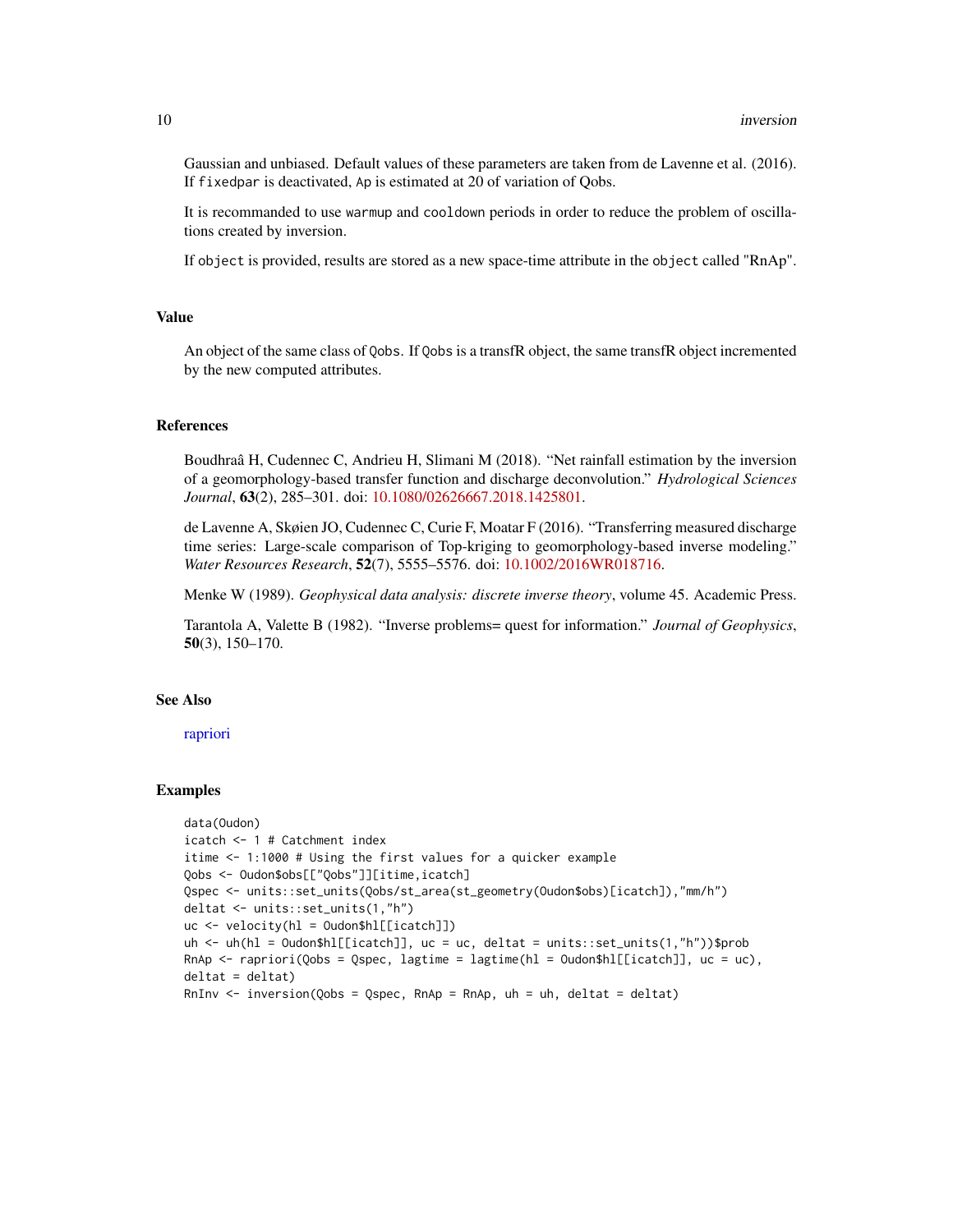<span id="page-10-1"></span><span id="page-10-0"></span>

#### Description

Estimate the lag time of the catchment.

#### Usage

```
lagtime(hl, ...)
## Default S3 method:
lagtime(hl, uc, ...)
## S3 method for class 'units'
lagtime(hl, uc, method = 1, ...)
## S3 method for class 'stars'
lagtime(hl, ...)
## S3 method for class 'transfR'
lagtime(h1, verbose = TRUE, ...)
```
#### Arguments

| hl        | hydraulic length of class transfR or stars or matrix or vector. If no unit is<br>provided, h1 is assumed to be in [m]. |
|-----------|------------------------------------------------------------------------------------------------------------------------|
| $\ddots$  | further arguments passed to or from other methods                                                                      |
| <b>uc</b> | streamflow velocity. If no unit is provided, uc is assumed to be in [m/s].                                             |
| method    | integer describing the method to use for lag time estimation. Possible values: 1<br>(see details).                     |
| verbose   | boolean indicating if information messages should be written to the console.                                           |

#### Details

The function estimates the lag time of the catchment. It can be used to estimate one of the inputs of the function [rapriori.](#page-17-1) If method is 1, the lag time is estimated from the ratio of the mean hydraulic length (hl) and the average streamflow velocity (uc).

#### Value

A numeric value of class units, or if hl is a transfR object, the same transfR object incremented by the "lagtime" attribute.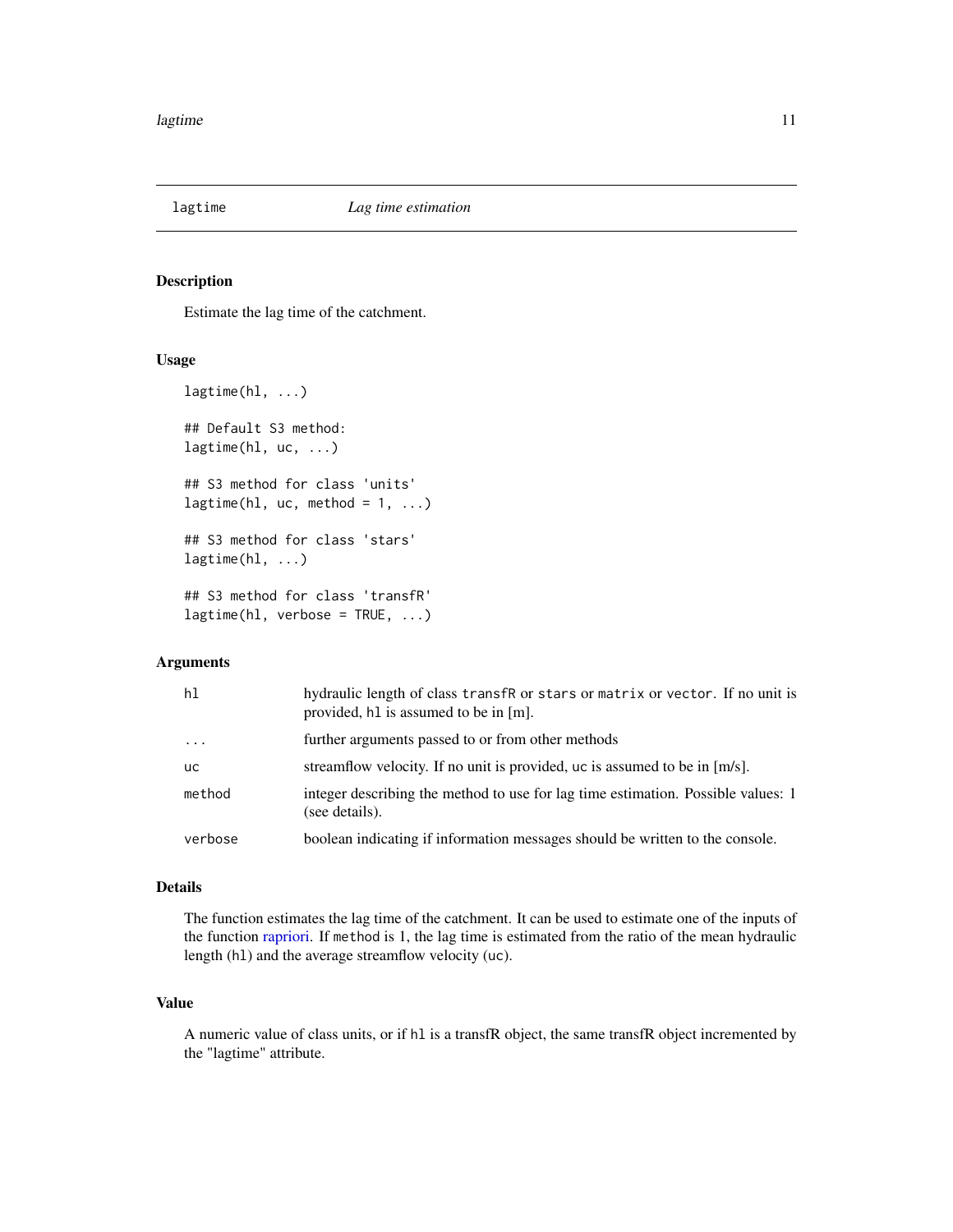#### Examples

```
data(Oudon)
icatch <- 1
lagtime(Oudon$hl[[icatch]],uc=units::set_units(0.5,"m/s"))
```
#### <span id="page-11-1"></span>mixr *Transfer of net rainfall and discharge simulation*

#### Description

Combine net rainfall of gauged catchments to simulate the discharge of an ungauged catchment.

#### Usage

```
mixr(
 obs,
  sim,
 mdist,
 distance = "rghosh",
 gres = 5,weightO = 0.8,
 weightC = 0.2,
 parallel = FALSE,
  cores = NULL,
  power = 1,
  ndonors = 5,
  donors = NULL,
 maxdist = 50000,
  flexible_donor = TRUE,
  cv = FALSE,save_donor = FALSE,
  verbose = TRUE
\mathcal{E}
```

| obs      | "transfR" object of the gauged catchments                                                                                                                                                      |
|----------|------------------------------------------------------------------------------------------------------------------------------------------------------------------------------------------------|
| sim      | "transfR" object of the ungauged catchments                                                                                                                                                    |
| mdist    | the distance matrix between gauged and ungauged catchments as computed by<br>the function hotel                                                                                                |
| distance | the method to use for computing distance matrix if modes is not provided. Possi-<br>ble values are "ghosh", "rghosh", "points", "centroids", "combined" as available<br>in the function hotest |
| gres     | resolution of spatial discretisation (number of points by km <sup>2</sup> ) for Ghosh distance<br>(see the function hdist)                                                                     |

<span id="page-11-0"></span>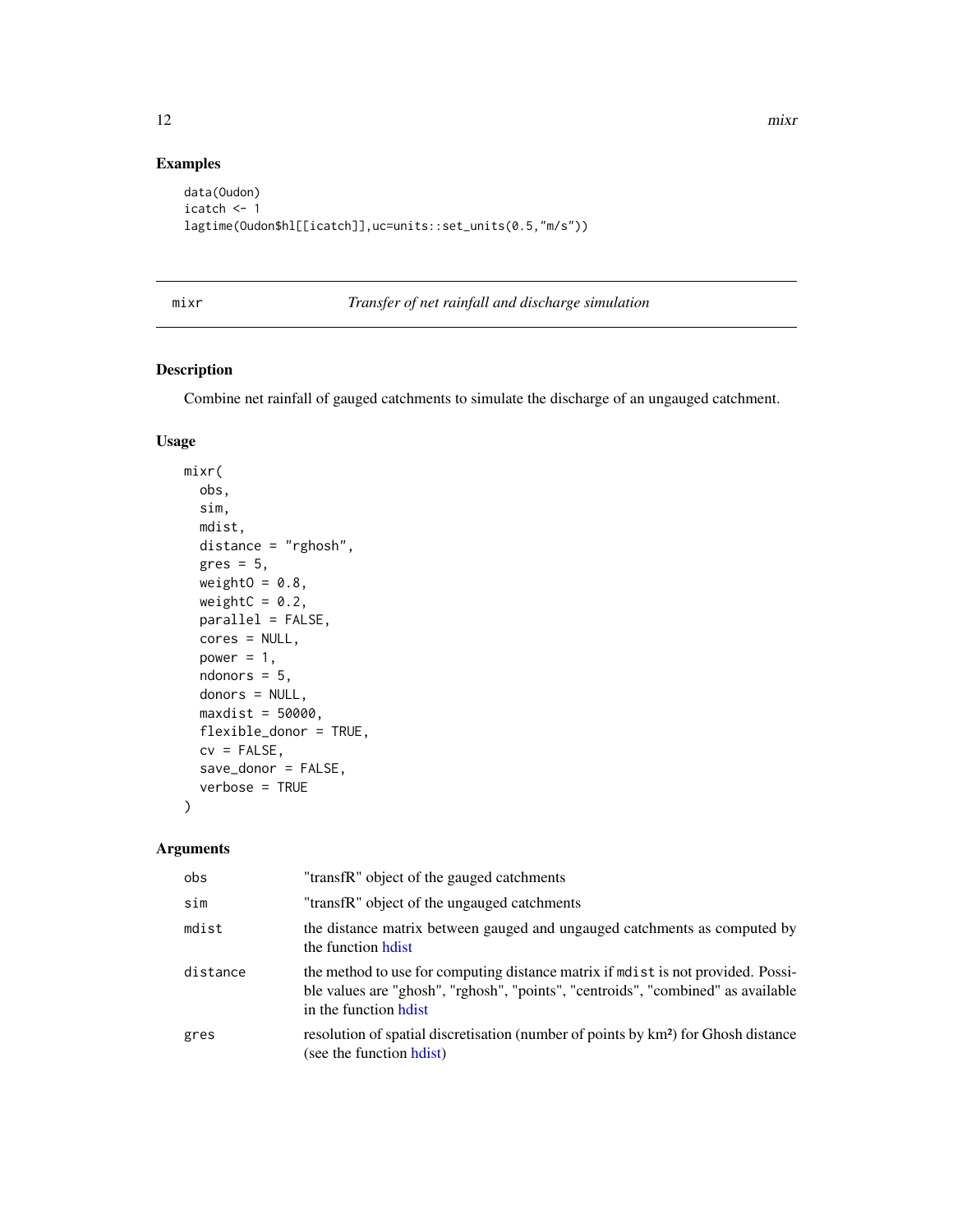<span id="page-12-0"></span> $\frac{m}{x}$  13

| weightO        | weight given to the distance between outlets if distance is "combined" (see the<br>function hdist)                                                                                                                                                                                                                                                      |
|----------------|---------------------------------------------------------------------------------------------------------------------------------------------------------------------------------------------------------------------------------------------------------------------------------------------------------------------------------------------------------|
| weightC        | weight given to the distance between centroids if distance is "combined" (see<br>the function hdist)                                                                                                                                                                                                                                                    |
| parallel       | logical indicating if the computation should be parallelised                                                                                                                                                                                                                                                                                            |
| cores          | the number of cores to use for parallel execution if parallel is TRUE. If not<br>specified, the number of cores is set to the value of parallel: : detectCores()                                                                                                                                                                                        |
| power          | exponent applied in the inverse distance weighting strategy as defined by the<br>function weightr                                                                                                                                                                                                                                                       |
| ndonors        | maximum number of catchments to be used to simulate discharge of an un-<br>gauged catchment as defined by the function weightr                                                                                                                                                                                                                          |
| donors         | vector of catchments id from which donors are selected. If empty, the ndonors<br>closest catchments are used                                                                                                                                                                                                                                            |
| maxdist        | maximum distance between a gauged and an ungauged catchment to allow the<br>net rainfall to be transfered. This threshold is applied on the mdist distance<br>matrix. If no units is provided, maxdist is assumed to be in [m].                                                                                                                         |
| flexible_donor | boolean indicating if the donor catchments can change during the simulation<br>period according to the availability of discharge observations. See weightr for<br>more details                                                                                                                                                                          |
| CV             | boolean indicating if cross validation evaluation should be done. If true, it will<br>estimate the net rainfall of every gauged catchments (obs) as if they were un-<br>gauged (leave-one-out evaluation)                                                                                                                                               |
| save_donor     | boolean indicating if the net rainfall of each of the ndonors catchments should<br>be stored in the sim object for further analysis. If true, it is adding three new<br>space-time attributes in the sim object called "RnDonor", "Idonor" and "Wdonor"<br>describing the net rainfall, the id and the weight of the donor catchments respec-<br>tively |
| verbose        | boolean indicating if information messages should be written to the console                                                                                                                                                                                                                                                                             |

#### Details

This function is a wrapper function for [hdist](#page-5-1) and [weightr](#page-23-1) to directly estimate the net rainfall on a set of ungauged catchments (sim) from a set of gauged catchments (obs). It returns the simulated net rainfall as a new space-time attribute in the sim object called "RnSim". The simulated net rainfall of a given ungauged catchment  $i$  is a weighted average of the net rainfalls of ndonors gauged catchments j:

$$
R_n^i = \sum_{j=1}^{ndonors} R_n^j \cdot \lambda_j
$$

where  $\lambda_j$  are defined by a inverse distance weighting function (see [weightr\)](#page-23-1).

#### Value

The sim object incremented by the new computed attributes.

#### See Also

[hdist,](#page-5-1) [weightr](#page-23-1)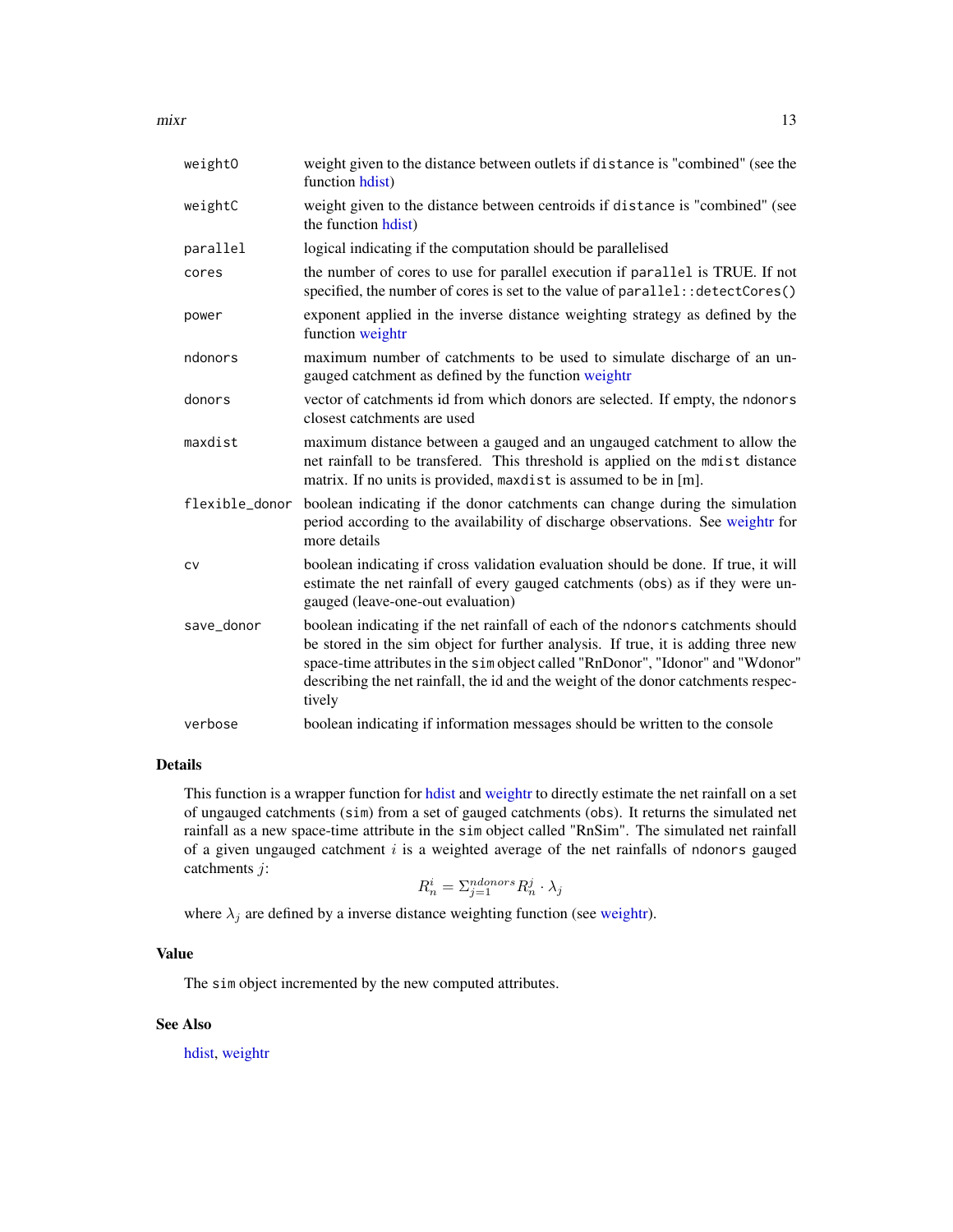#### Examples

```
data(Oudon)
object <- as_transfr(st=Oudon$obs,hl=Oudon$hl)
object <- velocity(object)
object <- uh(object)
object <- lagtime(object)
object <- rapriori(object)
object <- inversion(object, parallel = TRUE, cores=2)
mdist <- hdist(x=object, y=object, method="rghosh")
object \leq -mixr(obs = object, midst=mdist, parallel = TRUE, cores=2,cv=TRUE, flexible_donor=TRUE, save_donor = FALSE)
object <- convolution(object, save_donor = FALSE)
plot(object,i=1,attribute=c("Qobs","Qsim"))
```
Oudon *Oudon French river dataset*

#### Description

'Oudon' is a dataset of the Oudon French river, part of the wider Loire Catchment. It contains all the necessary inputs to test the package and perform discharge prediction at the outlet of six sub-catchments:

- M3771810 Oudon at Châtelais (734 km<sup>2</sup>)
- M3774010 Chéran at la Boissière (85 km<sup>2</sup>)
- M3823010 Verzée at Bourg-d'Iré (205 km²)
- M3834030 Argos at Sainte-Gemmes-d'Andigné (153 km²)
- M3851810 Oudon at Segré (1310 km<sup>2</sup>)
- M3711810 Oudon at Cossé-le-Vivien (133 km<sup>2</sup>)

Hourly discharge observations of the six sub-catchments (Oudon French river) are provided from 2019-12-01 to 2020-03-01, and extracted from the French HYDRO database (http://www.hydro.eaufrance.fr). Catchment delineations and respective maps of hydraulic length have been extracted from a digital elevation model of 100 m resolution.

#### Format

'Oudon' is a list of two objects:

- hl A list of stars objects containing the six rasters maps of hydraulic length.
- obs A stars object with two dimensions (time and space, with catchment delineations as spatial support) and one attribute (discharge observations).

#### Source

http://www.hydro.eaufrance.fr

<span id="page-13-0"></span>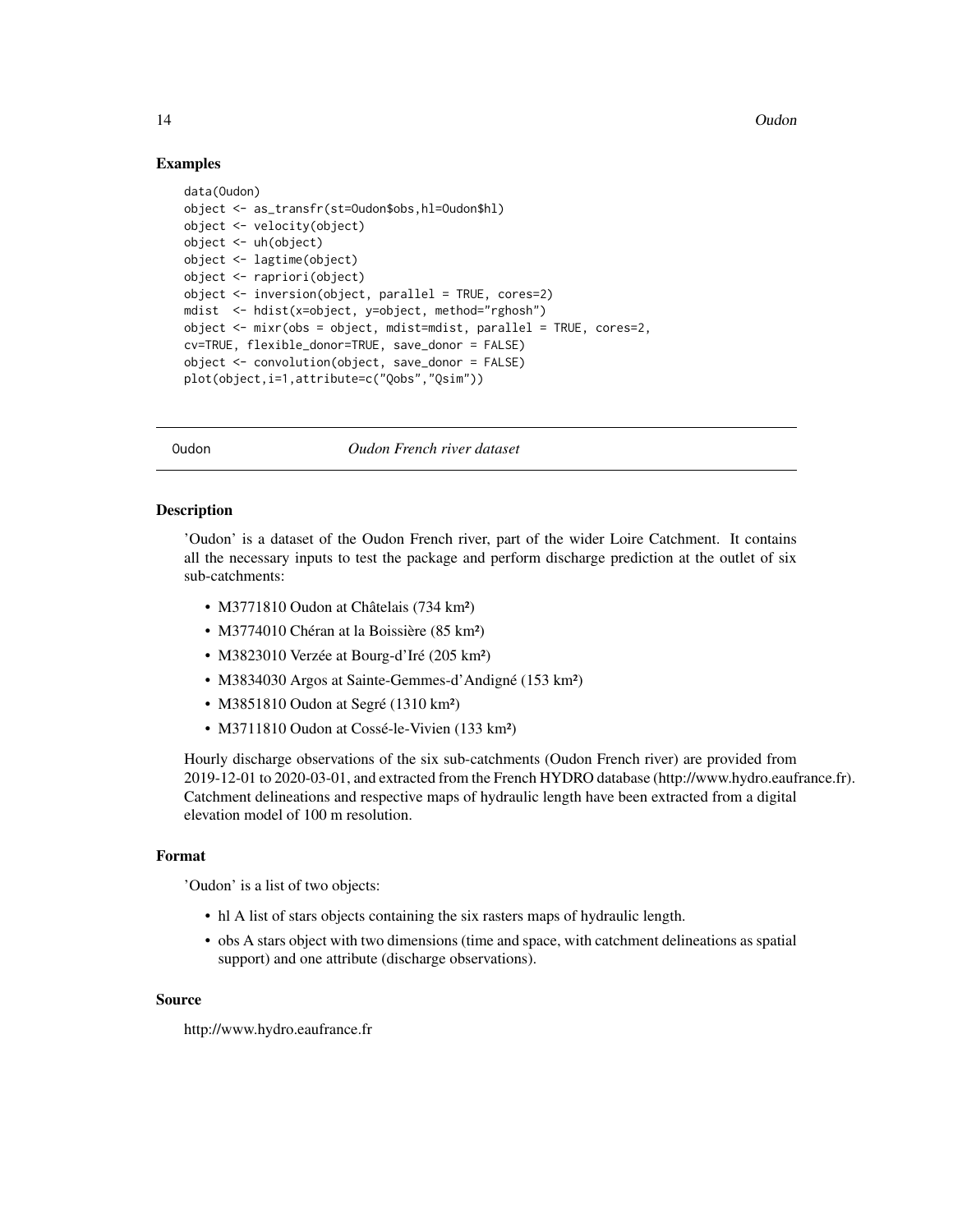<span id="page-14-1"></span><span id="page-14-0"></span>

#### Description

Plot transfR object.

#### Usage

```
## S3 method for class 'transfR'
plot(
 x,
 y,
 i,
 attribute,
 main = sprintf("Catchment %i", i),
 xlab,
 ylab,
 format,
 at,
 nticks = 5,
  type = "1",1wd = 2,\text{las} = 1,
 cex.name = 1,
 col = c("#045a8d", "#fb8072", "#bebada", "#ffffb3", "#8dd3c7"),keeplocal = TRUE,
  ...
\mathcal{L}
```

| X         | transfR object                                                             |
|-----------|----------------------------------------------------------------------------|
| у         | ignored                                                                    |
| i         | spatial index to plot                                                      |
| attribute | attribute of the transfR object to plot                                    |
| main      | a main title for the plot, see also title                                  |
| xlab      | a label for the x axis, defaults to a description of x                     |
| ylab      | a label for the y axis, defaults to a description of y                     |
| format    | format for labels of time series on x axis                                 |
| at        | a date-time or date object for ticks on x axis                             |
| nticks    | number of ticks on x axis                                                  |
| type      | 1-character string giving the type of plot desired (for details, see plot) |
| lwd       | the line width (for details, see par)                                      |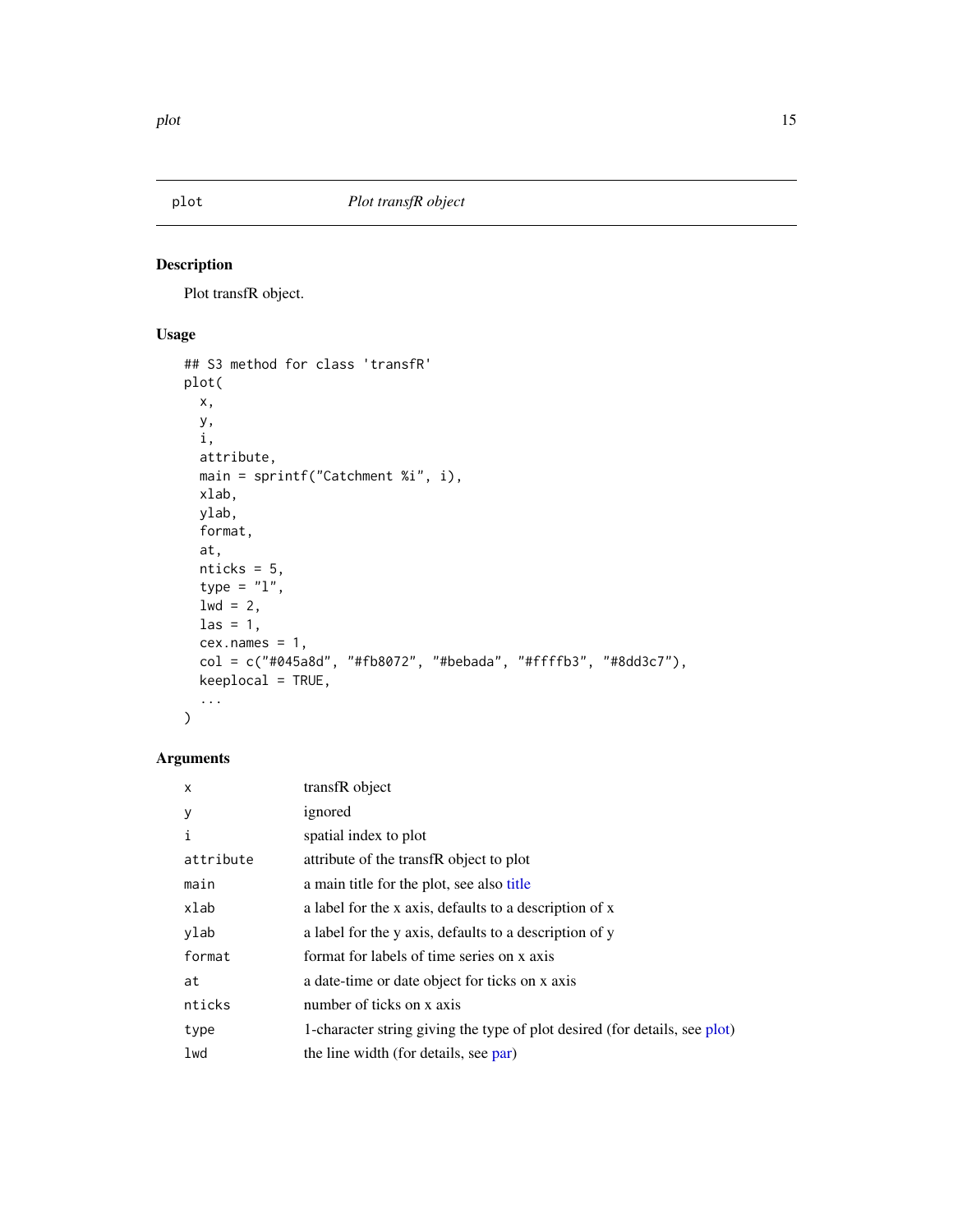<span id="page-15-0"></span>

| las       | the style of axis labels (for details, see par)                       |
|-----------|-----------------------------------------------------------------------|
| cex.names | expansion factor for axis names (for details, see barplot)            |
| col       | a specification for the default plotting color (for details, see par) |
| keeplocal | boolean to preserve local graphical parameters                        |
|           | further specifications, see plot                                      |

#### Examples

```
data(Oudon)
object <- as_transfr(st=Oudon$obs,hl=Oudon$hl)
plot(object,attribute="Qobs")
```

| quick_transfr | Transfer of observed discharge from gauged catchments to ungauged |
|---------------|-------------------------------------------------------------------|
|               | catchments                                                        |

#### Description

Wrap up all the modelling steps into one function for a quick implementation of this R package.

#### Usage

```
quick_transfr(
  obs,
  sim,
  velocity = "loire2016",
  distance = "rghosh",
  gres = 5,weightO = 0.8,
  weightC = 0.2,
  power = 1,
 ndonors = 5,
 maxdist = 50000,
  flexible_donor = TRUE,
  cv = FALSE,save_donor = FALSE,
  warmup = 10,
  cooldown = 8,
  dosplit = TRUE,split = 30,parallel = FALSE,
 cores = NULL,
  verbose = TRUE
\mathcal{E}
```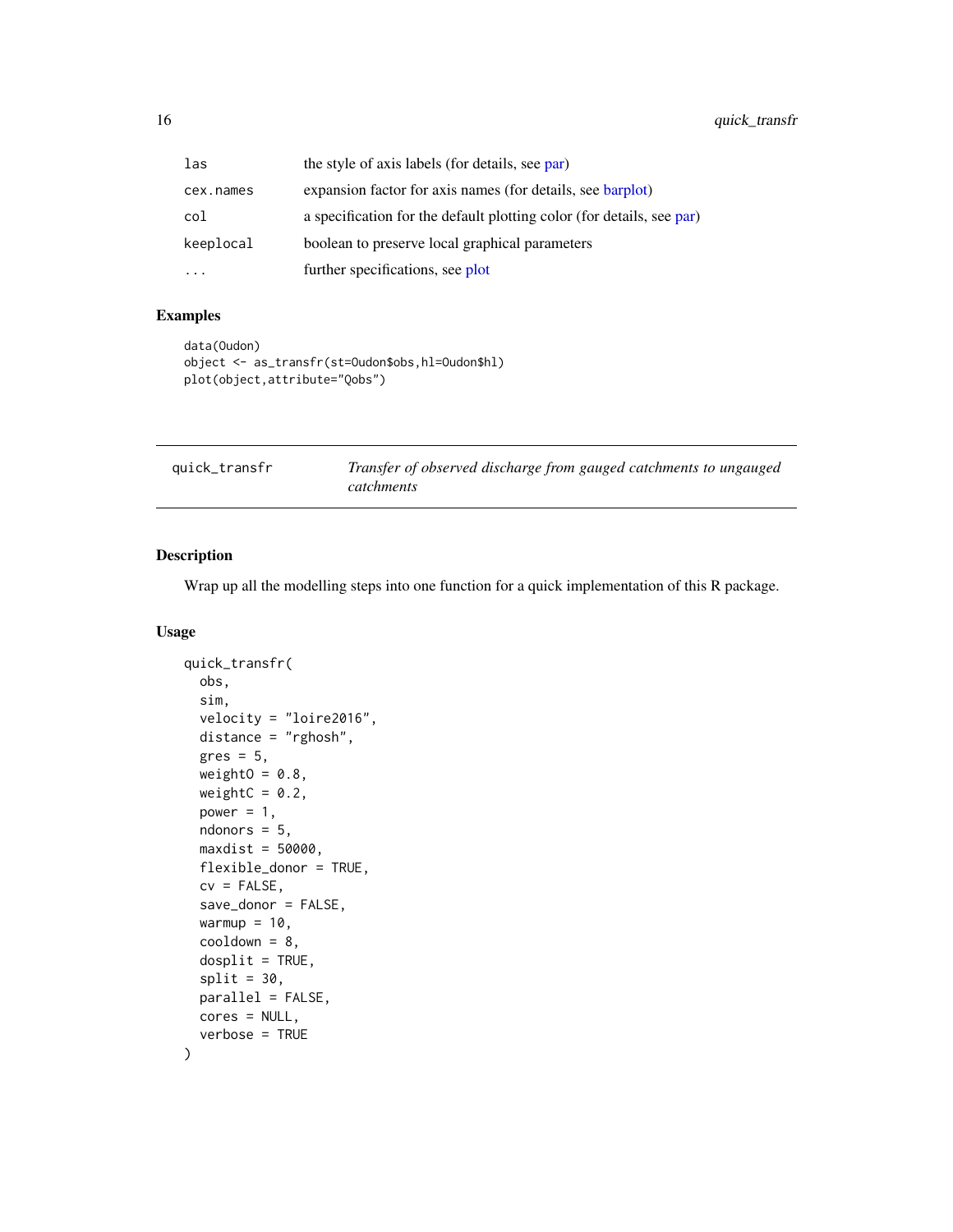### <span id="page-16-0"></span>quick\_transfr 17

| obs            | "transfR" object of the gauged catchments                                                                                                                                                                                                                                                                                                                                          |
|----------------|------------------------------------------------------------------------------------------------------------------------------------------------------------------------------------------------------------------------------------------------------------------------------------------------------------------------------------------------------------------------------------|
| sim            | "transfR" object of the ungauged catchments                                                                                                                                                                                                                                                                                                                                        |
| velocity       | character string describing the method to estimate the streamflow velocity. See<br>velocity for the available options (method argument)                                                                                                                                                                                                                                            |
| distance       | character string describing the method to compute the distance between catch-<br>ments. See hdist for the available options (method argument)                                                                                                                                                                                                                                      |
| gres           | resolution of spatial discretisation (number of points by km <sup>2</sup> ) for Ghosh distance.<br>See hdist for more details                                                                                                                                                                                                                                                      |
| weightO        | weight given to the distance between outlets if distance method is "combined".<br>See hot for more details                                                                                                                                                                                                                                                                         |
| weightC        | weight given to the distance between centroids if distance method is "com-<br>bined". See hot for more details                                                                                                                                                                                                                                                                     |
| power          | exponent applied in the inverse distance weighting strategy. See weightr for<br>more details                                                                                                                                                                                                                                                                                       |
| ndonors        | maximum number of catchments to be used to simulate discharge of an un-<br>gauged catchment. See weightr for more details                                                                                                                                                                                                                                                          |
| maxdist        | maximum distance between a gauged and an ungauged catchment to allow the<br>net rainfall to be transfered. This threshold is applied on the mdist distance<br>matrix. If no units is provided, maxdist is assumed to be in [m]. See mixr for<br>more details                                                                                                                       |
| flexible_donor | boolean indicating if the donor catchments can change during the simulation<br>period according to the availability of discharge observations. See weightr for<br>more details                                                                                                                                                                                                     |
| СV             | boolean indicating if cross validation evaluation should be done. If true, it will<br>estimate the net rainfall of every gauged catchments (obs) as if they were un-<br>gauged (leave-one-out evaluation)                                                                                                                                                                          |
| save_donor     | boolean indicating if the net rainfall of each of the ndonors catchments should<br>be stored in the sim object for further analysis. If true, it is adding three new<br>space-time attributes in the sim object called "RnDonor", "Idonor" and "Wdonor"<br>describing the net rainfall, the id and the weight of the donor catchments respec-<br>tively. See mixr for more details |
| warmup         | length of the warmup period. If no unit is provided, warmup is assumed to be in<br>[days]. See inversion for more details                                                                                                                                                                                                                                                          |
| cooldown       | length of the period removed at the end of the simulation. If no unit is provided,<br>cooldown is assumed to be in [days]. See inversion for more details                                                                                                                                                                                                                          |
| dosplit        | boolean, if true the inversion is performed by subperiods of length defined by<br>split. See inversion for more details                                                                                                                                                                                                                                                            |
| split          | length the subperiods if dosplit is true. If no unit is provided, split is assumed<br>to be in [days]. See inversion for more details                                                                                                                                                                                                                                              |
| parallel       | logical indicating if the computation should be parallelised                                                                                                                                                                                                                                                                                                                       |
| cores          | the number of cores to use for parallel execution if parallel is TRUE. If not<br>specified, the number of cores is set to the value of parallel:: detectCores()                                                                                                                                                                                                                    |
| verbose        | boolean indicating if information messages should be written to the console                                                                                                                                                                                                                                                                                                        |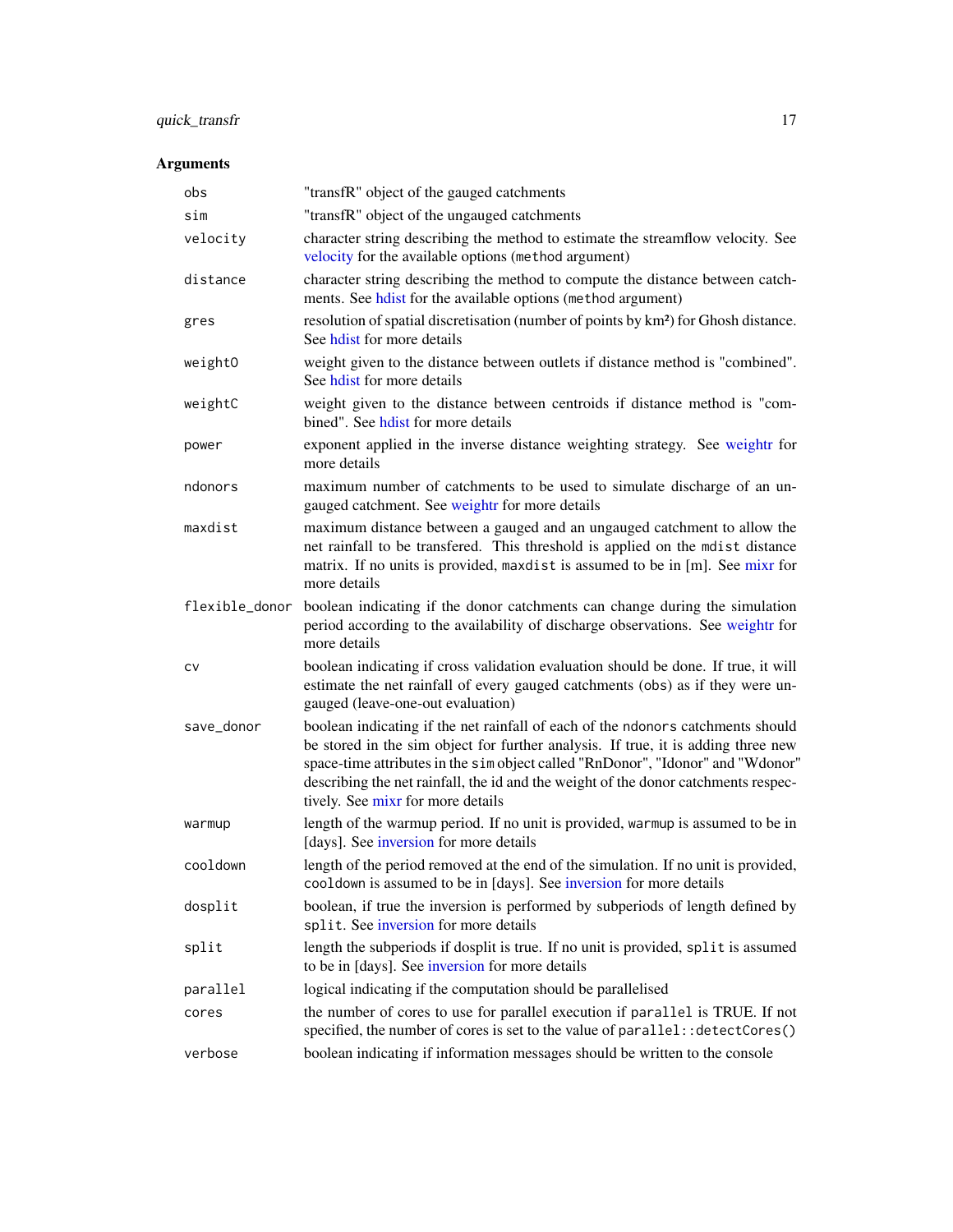#### <span id="page-17-0"></span>Details

The function applies sequentially the following functions: [velocity,](#page-21-1) [uh,](#page-20-1) [lagtime,](#page-10-1) [rapriori,](#page-17-1) [inversion,](#page-7-1) [hdist,](#page-5-1) [mixr](#page-11-1) and [convolution.](#page-4-1) Please refer to the help of each of these functions and to [transfR](#page-18-1) for a general description of the modelling approach.

#### Value

The sim object incremented by the new computed attributes

#### See Also

[velocity,](#page-21-1) [uh,](#page-20-1) [lagtime,](#page-10-1) [rapriori,](#page-17-1) [inversion,](#page-7-1) [hdist,](#page-5-1) [mixr,](#page-11-1) [convolution](#page-4-1)

#### Examples

```
data(Oudon)
obs \leq as_transfr(st = Oudon$obs[,,1:3], hl = Oudon$hl[1:3]) #gauged catchments
sim <- as_transfr(st = Oudon$obs[,,4:6], hl = Oudon$hl[4:6]) #catchments considered as ungauged
sim <- quick_transfr(obs, sim)
```
<span id="page-17-1"></span>rapriori *Net rainfall a priori estimation*

#### Description

A priori estimate of net rainfall as required for the inversion.

#### Usage

```
rapriori(Qobs, ...)
## Default S3 method:
rapriori(Qobs, area, lagtime, deltat, ...)
## S3 method for class 'units'
rapriori(Qobs, area, lagtime, deltat, ...)
## S3 method for class 'transfR'
```
rapriori(Qobs, verbose = TRUE, ...)

| 0obs | vector of discharge value or object of class transfr. If no unit is provided, Oobs<br>is assumed to be in $[m3/s]$ . |
|------|----------------------------------------------------------------------------------------------------------------------|
| .    | further arguments passed to or from other methods                                                                    |
| area | drainage area of the catchment. If no unit is provided, area is assumed to be in<br>[km2].                           |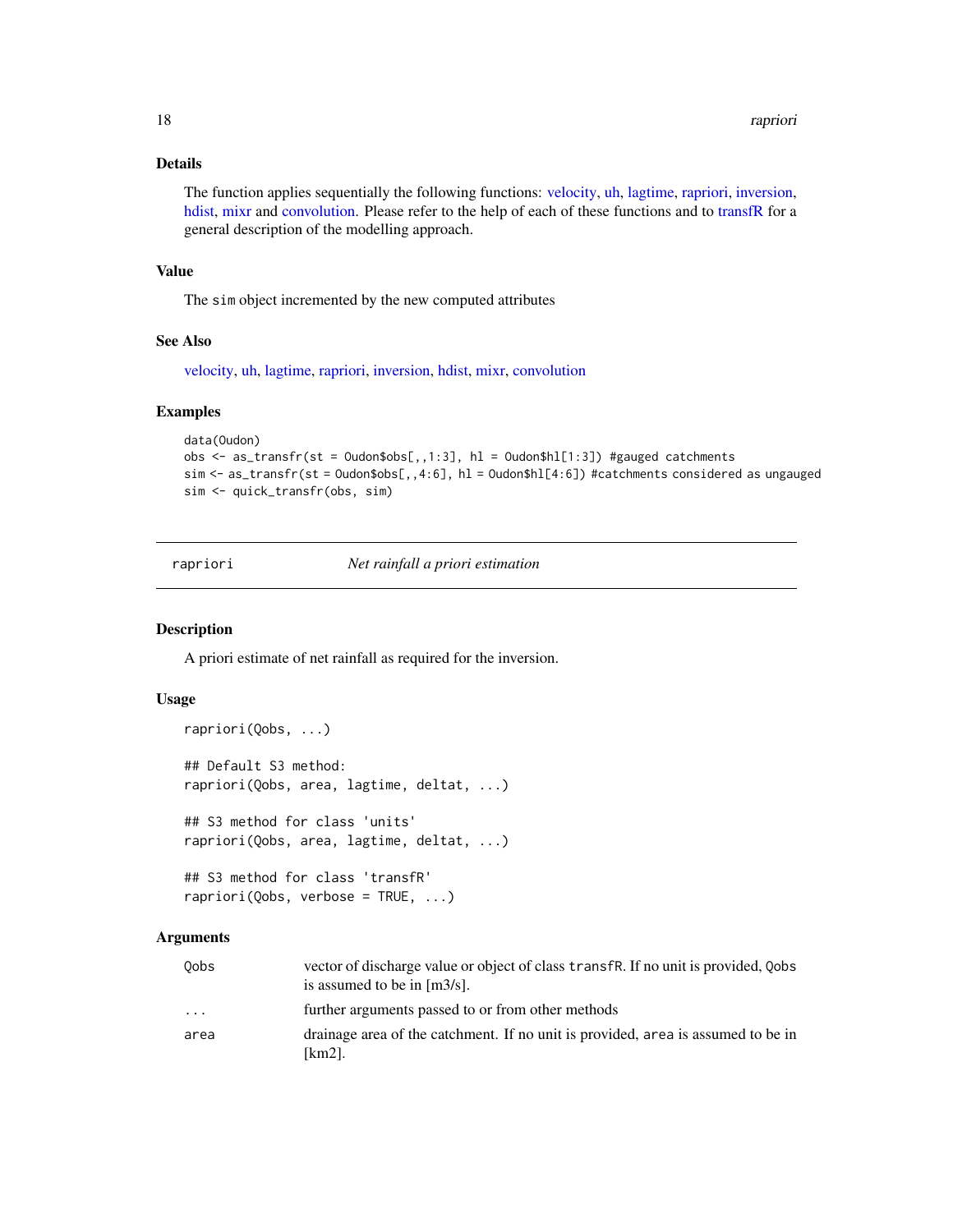#### <span id="page-18-0"></span>transfR 19

| lagtime | lag time value of the catchment. If no unit is provided, lagt ime is assumed to<br>be in $[h]$ . |
|---------|--------------------------------------------------------------------------------------------------|
| deltat  | time step of the time series. If no unit is provided, deletat is assumed to be in<br>[min].      |
| verbose | boolean indicating if information messages should be written to the console                      |

#### Details

The function estimates an a priori of the net rainfall from Qobs. It converts Qobs to specific discharge and removes the delay caused by transfer time in the river network (given by lagtime and that could be estimated from the function [lagtime\)](#page-10-1). If an object of class transfR is provided, area is estimated from its st attribute. Results are stored as a new space-time attribute, called "RnAp", in the transfR object.

#### Value

An object of the same class of Qobs. If Qobs is a transfR object, the same transfR object incremented by the new "RnAp" computed attributes.

#### Examples

```
data(Oudon)
icatch <- 1
Qobs <- Oudon$obs[["Qobs"]][,icatch]
Qspec <- units::set_units(Qobs/st_area(st_geometry(Oudon$obs)[icatch]),"mm/h")
deltat <- units::set_units(1,"h")
uc <- velocity(hl = Oudon$hl[[icatch]])
uh \leq uh(hl = 0udon$hl[[icatch]], uc = uc, deltat = deltat)$prob
RnAp <- rapriori(Qobs = Qspec, lagtime = lagtime(hl = Oudon$hl[[icatch]], uc = uc),
deltat = deltat)
```
<span id="page-18-1"></span>transfR *Transfer of Hydrograph from Gauged to Ungauged Catchments*

#### **Description**

This R package aims to propose a geomorphology-based hydrological modelling to transfer streamflow measurements from gauged catchments to ungauged catchments (where there is no stations monitoring the streamflow). It follows a runoff-runoff approach, i.e. it directly combines the observed streamflow series available at monitoring stations to estimate the streamflow series anywhere else in the surroundings rivers and without the need to implement a full rainfall-runoff model.

## — Short description of the modelling approach

The hydrological modelling is based on a description of the hydro-geomorphometry of the river network which can be easily observed for any given outlet. An inversion of this model for a gauged catchment allows the observed streamflow series to be deconvoluted in order to estimate an almost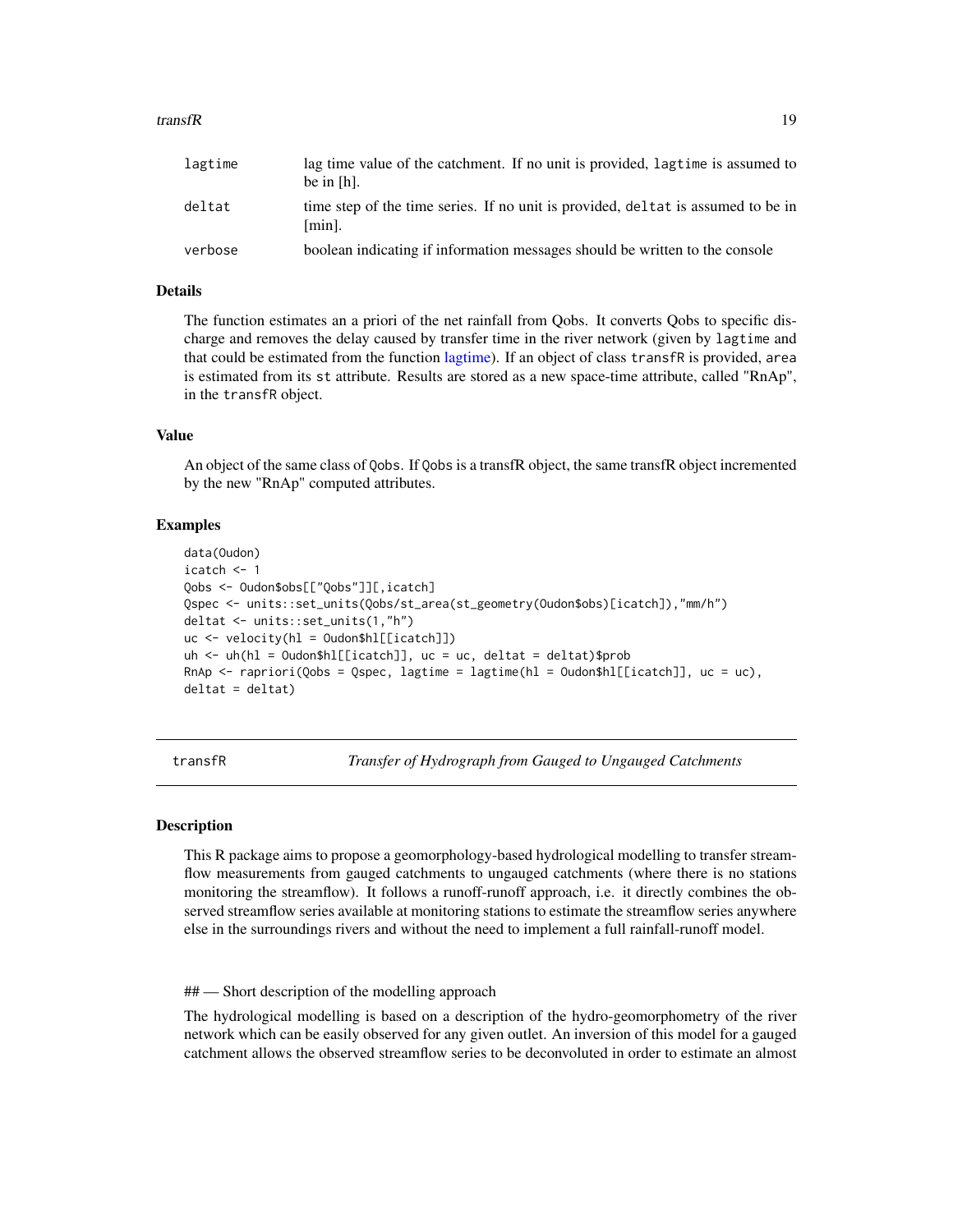<span id="page-19-0"></span>scale-independent signal, namely the net rainfall (Boudhraâ et al. 2018). Transferring this estimate of the net rainfall series to a targeted ungauged catchment then allows to simulate the streamflow there. The use of streamflow observations from several gauged catchments of the neighbourhood increases the robustness of the simulation (de Lavenne et al. 2016). The methodology has first been implemented on a few catchments in semiarid Tunisia at the event time scale (Boudhraâ et al. 2009), then in dense configurations of neighbouring and nesting catchments in France with mainly temperate oceanic climate (de Lavenne et al. 2015; de Lavenne et al. 2016; de Lavenne and Cudennec 2019) and in snow-influenced Québec, Canada (Ecrepont et al. 2019).

#### ## — Functions and objects

To implement the method, it is advised to explore the following functions in this order:

- [as\\_transfr](#page-1-1) create a "transfR" database from a "stars" object and morphometric description of the catchments (hydraulic lengths)
- [velocity](#page-21-1) estimates the main model parameter, i.e. the streamflow velocity, from different regionalisation strategies
- [uh](#page-20-1) estimates a simple linear model, i.e. the unit hydrograph, based on the analysis of catchment geomorphology and streamflow velocity
- [rapriori](#page-17-1) provides an a priori on the net rainfall, as needed for the model's inversion
- [inversion](#page-7-1) estimates the net rainfall by an inverse modelling
- [hdist](#page-5-1) computes hydrological distances between catchments, such as the rescaled Ghosh distances
- [mixr](#page-11-1) estimates the net rainfall of one catchment by averaging the net rainfall of neighbouring gauged catchments and according to hydrological distances
- [convolution](#page-4-1) computes the convolution of the net rainfall by the unit hydrograph to estimate streamflow

#### ## — How to get started

This package comes with two datasets [\(Blavet](#page-3-1) and [Oudon\)](#page-13-1) that contains all the necessary inputs to test the package and perform discharge prediction. Users are advised to check the 'Get started with transfR' vignette (vignette("V01\_get\_started", package = "transfR")) that provides a complete implementation of the method with the Oudon dataset. In addition, each function comes with different examples.

For the French region of Brittany, a [web service](https://geosas.fr/simfen/) using this package was developed to facilitate the implementation of the method without the need for the user to have programming skills in R or to collect the necessary input data (Dallery et al. 2020).

#### References

Boudhraâ H, Cudennec C, Slimani M, Andrieu H (2009). "Hydrograph transposition between basins through a geomorphology-based deconvolution-reconvolution approach." *IAHS publication*, 333, 76.

Boudhraâ H, Cudennec C, Andrieu H, Slimani M (2018). "Net rainfall estimation by the inversion of a geomorphology-based transfer function and discharge deconvolution." *Hydrological Sciences Journal*, 63(2), 285–301. doi: [10.1080/02626667.2018.1425801.](https://doi.org/10.1080/02626667.2018.1425801)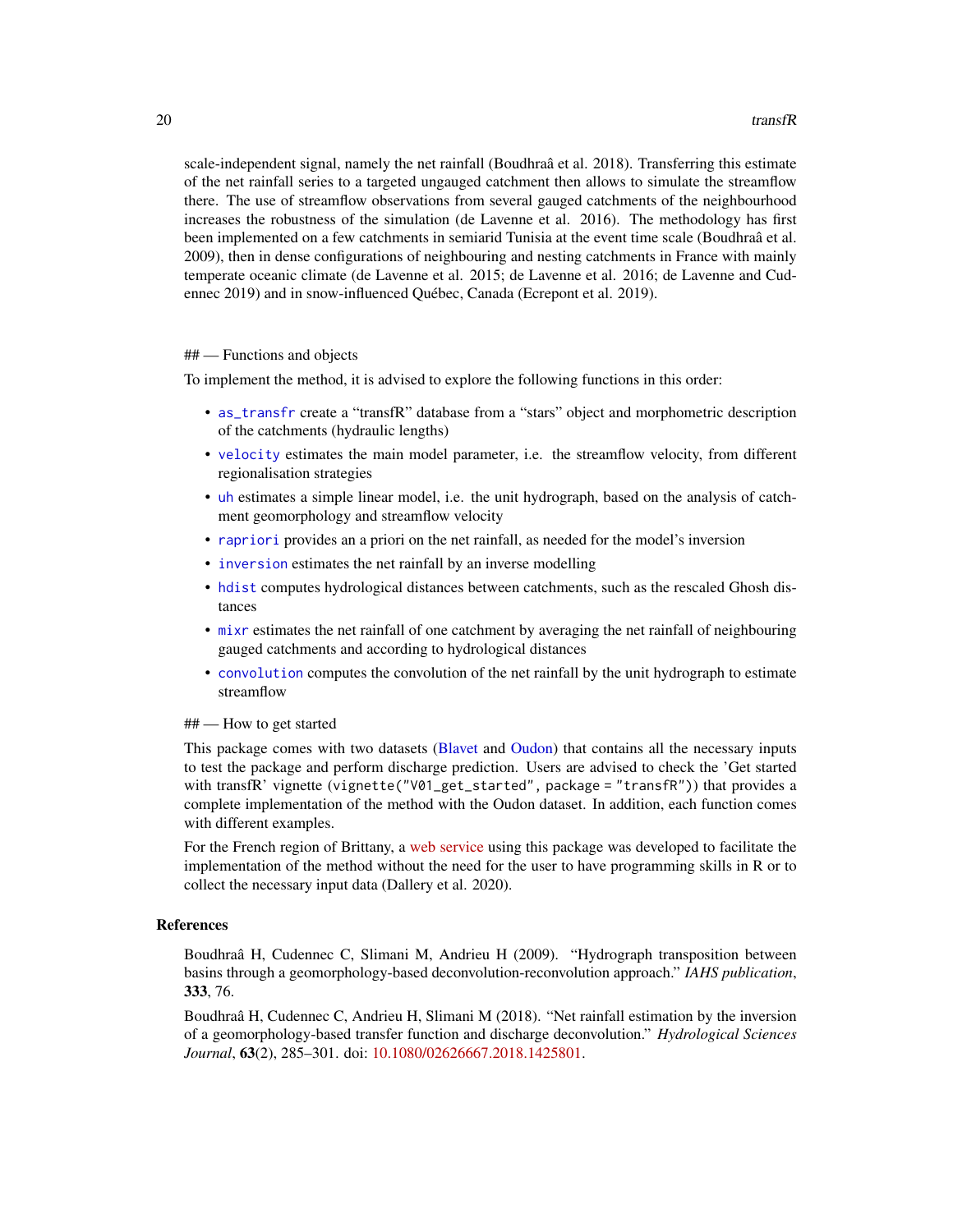<span id="page-20-0"></span>

Dallery D, Squividant H, de Lavenne A, Launay J, Cudennec C (2020). "An end-user-friendly hydrological Web Service for hydrograph prediction in ungauged basins." *Hydrological Sciences Journal*, 1–9. doi: [10.1080/02626667.2020.1797045.](https://doi.org/10.1080/02626667.2020.1797045)

de Lavenne A, Boudhraâ H, Cudennec C (2015). "Streamflow prediction in ungauged basins through geomorphology-based hydrograph transposition." *Hydrology Research*, 46(2), 291–302. doi: [10.2166/nh.2013.099.](https://doi.org/10.2166/nh.2013.099)

de Lavenne A, Skøien JO, Cudennec C, Curie F, Moatar F (2016). "Transferring measured discharge time series: Large-scale comparison of Top-kriging to geomorphology-based inverse modeling." *Water Resources Research*, 52(7), 5555–5576. doi: [10.1002/2016WR018716.](https://doi.org/10.1002/2016WR018716)

de Lavenne A, Cudennec C (2019). "Assessment of freshwater discharge into a coastal bay through multi-basin ensemble hydrological modelling." *Science of The Total Environment*, 669, 812 - 820. ISSN 0048-9697, doi: [10.1016/j.scitotenv.2019.02.387.](https://doi.org/10.1016/j.scitotenv.2019.02.387)

<span id="page-20-1"></span>

#### uh *Unit hydrograph estimation*

#### Description

Estimate the unit hydrograph from a sample of hydraulic lengths and a streamflow velocity.

#### Usage

```
uh(h1, \ldots)## Default S3 method:
uh(hl, uc, deltat, ...)
## S3 method for class 'units'
uh(hl, uc, deltat, ...)
## S3 method for class 'stars'
uh(h1, \ldots)## S3 method for class 'transfR'
uh(h1, verbose = TRUE, \dots)
```

| hl                      | hydraulic length of class stars, matrix, vector or transfR. If no unit is pro-<br>vided, h1 is assumed to be in [m]. |
|-------------------------|----------------------------------------------------------------------------------------------------------------------|
| $\cdot$ $\cdot$ $\cdot$ | further arguments passed to or from other methods                                                                    |
| uс                      | streamflow velocity. If no unit is provided, uc is assumed to be in $[m/s]$ .                                        |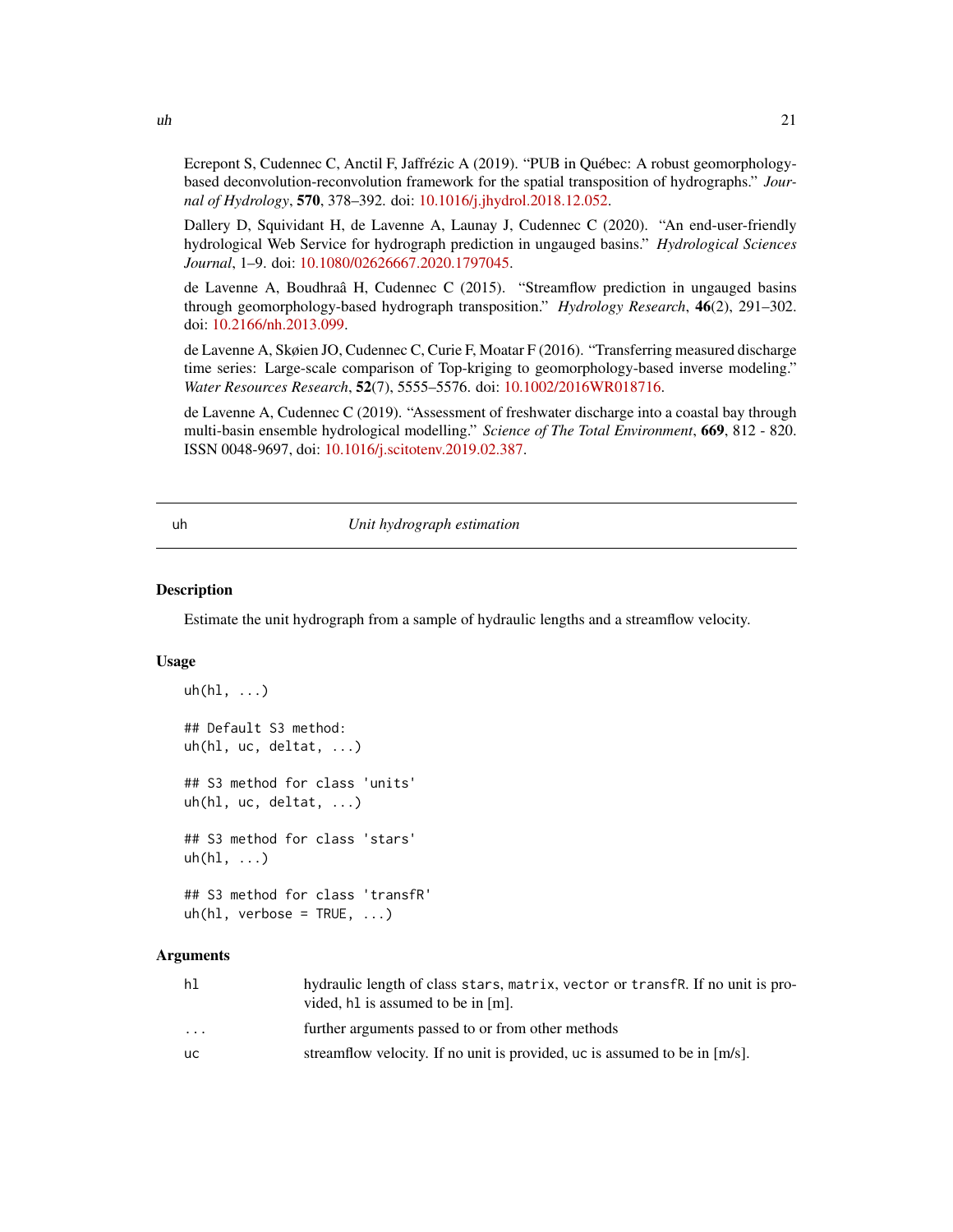<span id="page-21-0"></span>22 velocity and the contract of the contract of the contract of the contract of the contract of the contract of the contract of the contract of the contract of the contract of the contract of the contract of the contract o

| deltat  | time step of the time series. If no unit is provided, deletat is assumed to be in<br>[min]. |
|---------|---------------------------------------------------------------------------------------------|
| verbose | boolean indicating if information messages should be written to the console                 |

#### Details

The function estimates the unit hydrograph from geomorphometric information. A travel time to the outlet is estimated by assuming an average streamflow velocity (uc) within the river network and by applying uc over the sample of hydraulic lengths (hl). The unit hydrograph is the probability distribution of this travel time to the outlet given at each time step (deltat).

#### Value

A data.frame with vectors of class units, or if hl is a transfR object, the same transfR object incremented by the "uh" attribute.

#### Examples

```
data(Oudon)
uh1 <- uh(hl=Oudon$hl[[1]], uc=units::set_units(0.5,"m/s"),
deltat=units::set_units(1,"h"))
plot(units::set_units(uh1$max_time,"h"), cumsum(uh1$prob), type = "b",
xlab = "Travel~time", ylab = "Probability~of~non-exceedance")
object <- as_transfr(st=Oudon$obs,hl=Oudon$hl)
object <- velocity(object)
object <- uh(object)
plot(object,i=1,attribute=c("uh"))
```
<span id="page-21-1"></span>velocity *Streamflow velocity estimation*

#### Description

Estimate streamflow velocity in average over the catchment.

#### Usage

```
velocity(hl, ...)
## Default S3 method:
velocity(hl, lagtime, method = "loire2016", ...)
## S3 method for class 'units'
velocity(hl, lagtime = NULL, method = "loire2016", \dots)
## S3 method for class 'stars'
velocity(hl, ...)
```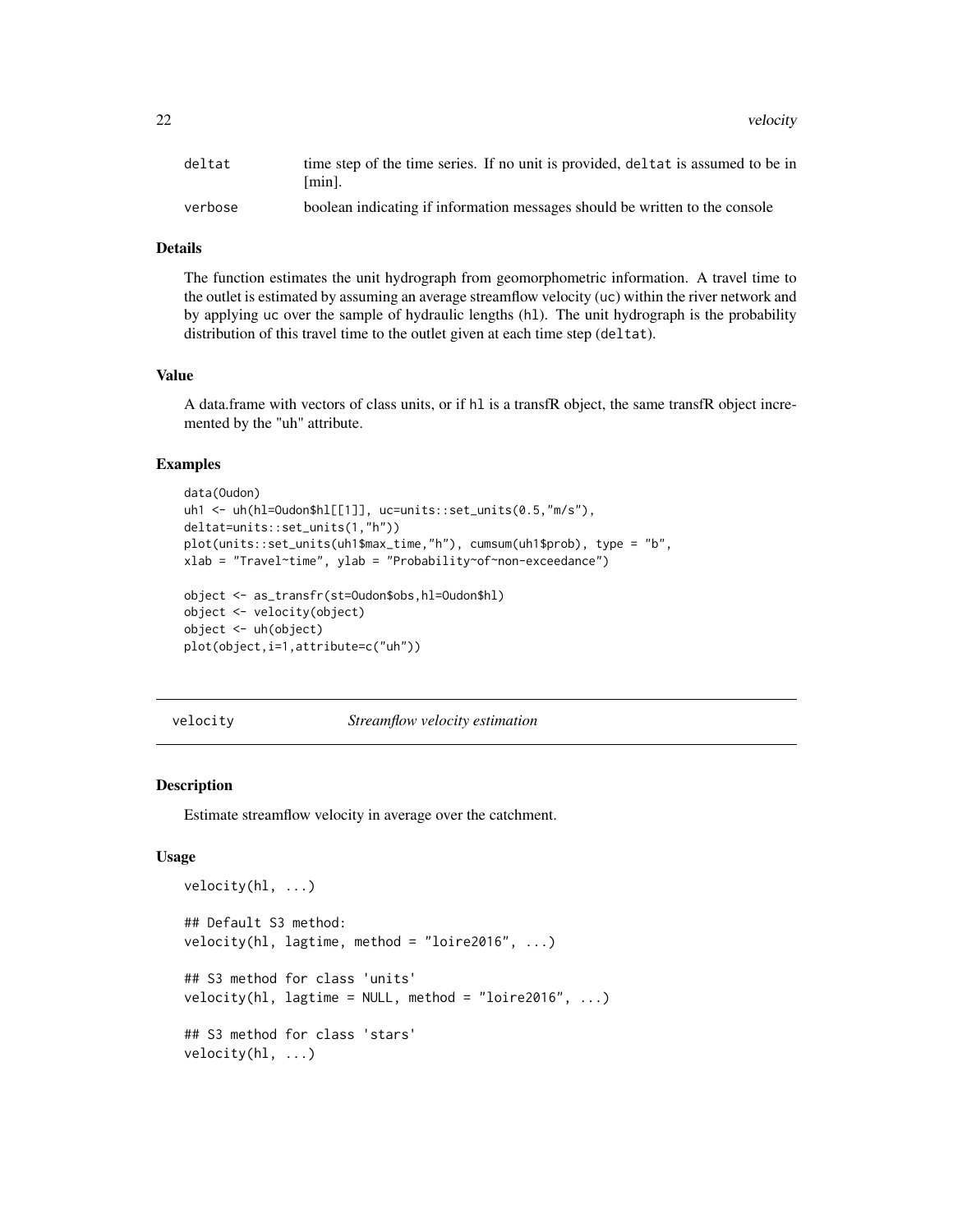```
## S3 method for class 'transfR'
velocity(hl, ...)
```
#### Arguments

| hl        | hydraulic length of class stars, matrix, vector or transfR. If no unit is pro-<br>vided, h1 is assumed to be in [m].                          |
|-----------|-----------------------------------------------------------------------------------------------------------------------------------------------|
| $\ddotsc$ | further arguments passed to or from other methods                                                                                             |
| lagtime   | lag time of the catchment. If no unit is provided, lagtime is assumed to be in<br>$[h]$ .                                                     |
| method    | character string describing the method to estimate the velocity. One of "loire 2016"<br>(default), "brittany2013" or "lagtime" (see details). |

#### Details

Estimate the average streamflow velocity of the catchment from three different approaches. Method "lagtime" estimates the velocity from the ratio between the mean hydraulic length and the lag time of the catchment. Method "loire2016" estimates the velocity from a regression based on hydraulic length only:

 $a \cdot h l^b$ 

where  $a = 4.38e - 4$  and  $b = 0.69$  have been calibrated over the Loire river basin (de Lavenne et al. 2016). Method "brittany2013" used a similar regression calibrated for the French Brittany region where  $a = 8.59e - 4$  and  $b = 0.61$  (de Lavenne 2013).

#### Value

A numeric value of class units, or if hl is a transfR object, the same transfR object incremented by the "uc" attribute.

#### References

de Lavenne A (2013). *Modélisation hydrologique à base géomorphologique de bassins versants non jaugés par régionalisation et transposition d'hydrogramme*. Ph.D. thesis, Agrocampus-Ouest Rennes. <https://hal.inrae.fr/tel-02810356>.

de Lavenne A, Skøien JO, Cudennec C, Curie F, Moatar F (2016). "Transferring measured discharge time series: Large-scale comparison of Top-kriging to geomorphology-based inverse modeling." *Water Resources Research*, 52(7), 5555–5576. doi: [10.1002/2016WR018716.](https://doi.org/10.1002/2016WR018716)

#### Examples

```
data(Oudon)
velocity(Oudon$hl[[1]], method="loire2016")
object <- as_transfr(st=Oudon$obs, hl=Oudon$hl)
object <- velocity(object)
object$uc
```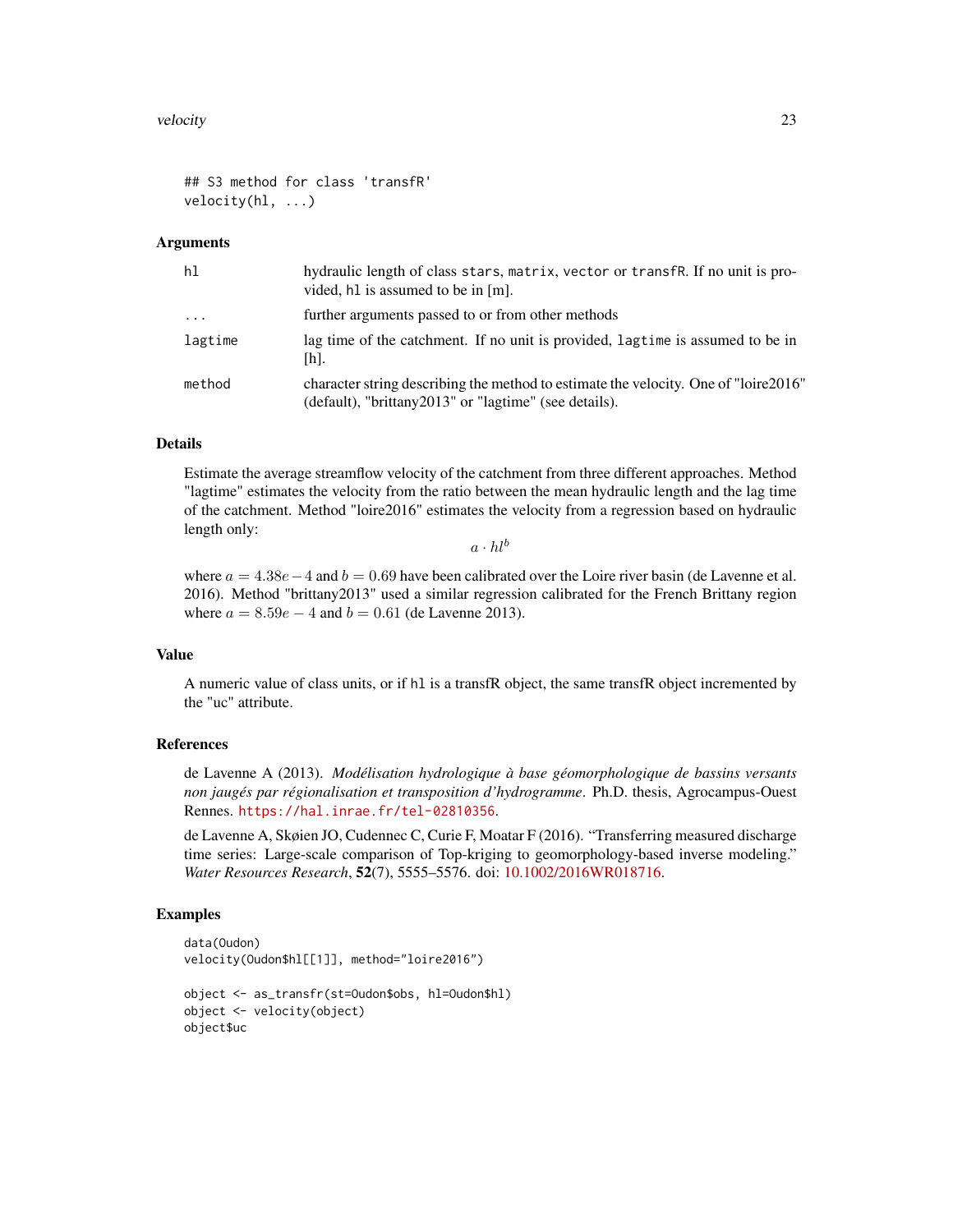<span id="page-23-1"></span><span id="page-23-0"></span>

#### Description

Estimate the weighting applied at each time step and to each gauged catchment (donors) for the calculation of the average net rainfall of an ungauged catchment

#### Usage

```
weightr(Rn, distances, ndonors = 5, donors, power = 1, flexible_donor = TRUE)
```
#### Arguments

| Rn        | net rainfall matrix of donor catchments (rows for time index, and columns for<br>donors index)                                                                             |
|-----------|----------------------------------------------------------------------------------------------------------------------------------------------------------------------------|
| distances | vector of the distances to each donor catchment (see hours)                                                                                                                |
| ndonors   | maximum number of donor catchments to use                                                                                                                                  |
| donors    | vector of catchments id from which donors are selected. If empty, the ndonors<br>closest catchments are used                                                               |
| power     | exponent applied in the inverse distance weighting function (see details)                                                                                                  |
|           | flexible_donor boolean indicating if the donor catchments can change during the simulation<br>period according to the availability of discharge observations (see details) |

#### Details

This function returns a matrix of weights for each time steps (rows) and each gauged catchments (columns) for the calculation of the average net rainfall of an ungauged catchment (see [mixr\)](#page-11-1). The weights  $\lambda$  are estimated by an inverse distance weighting function (de Lavenne et al. 2016):

$$
\lambda_i = \frac{1}{d_i^p}
$$

$$
\sum_{i=1}^{ndonors} \lambda_i = 1
$$

where  $d$  is the distances argument and  $p$  is the power argument. The weights are rescaled so the sum is equal to 1.

Two strategies to handle missing data in the Rn matrix are possible. If flexible\_donor is TRUE, donors catchments are redefined at each time steps, and are chosen among the ones that are effectively gauged at this given time step. This aims to keep a constant number of donor catchments throughout the simulation period. If flexible\_donor is FALSE, the donor catchments are chosen once within all the gauged catchments, regardless of missing data and remain the same throughout the entire simulation period. This stability of donor catchments might however leads to a reduced number of donors (below ndonors) during periods of missing data.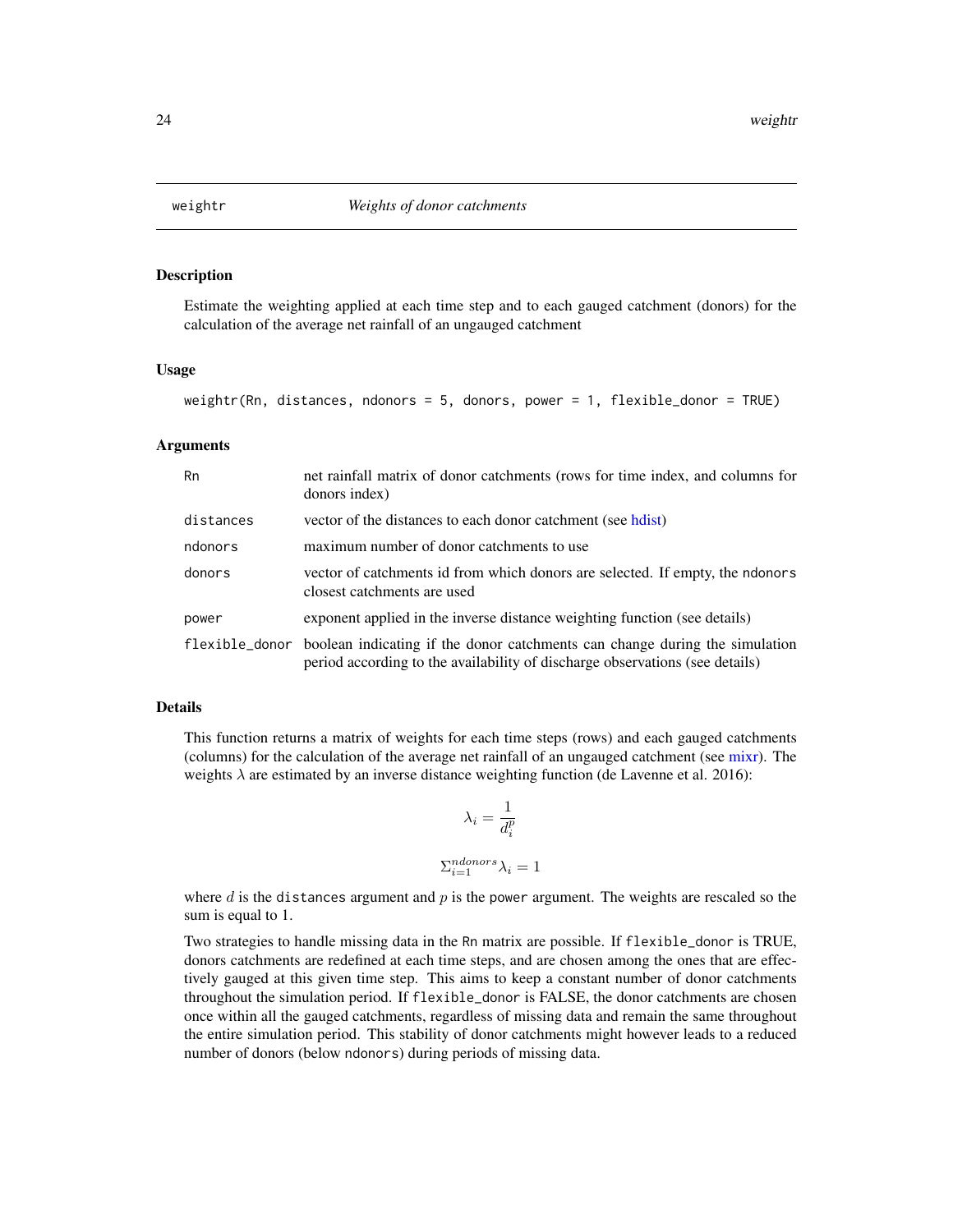#### <span id="page-24-0"></span>weightr 25

#### Value

A matrix with the same dimensions as Rn.

#### References

de Lavenne A, Skøien JO, Cudennec C, Curie F, Moatar F (2016). "Transferring measured discharge time series: Large-scale comparison of Top-kriging to geomorphology-based inverse modeling." *Water Resources Research*, 52(7), 5555–5576. doi: [10.1002/2016WR018716.](https://doi.org/10.1002/2016WR018716)

#### See Also

[hdist,](#page-5-1) [mixr](#page-11-1)